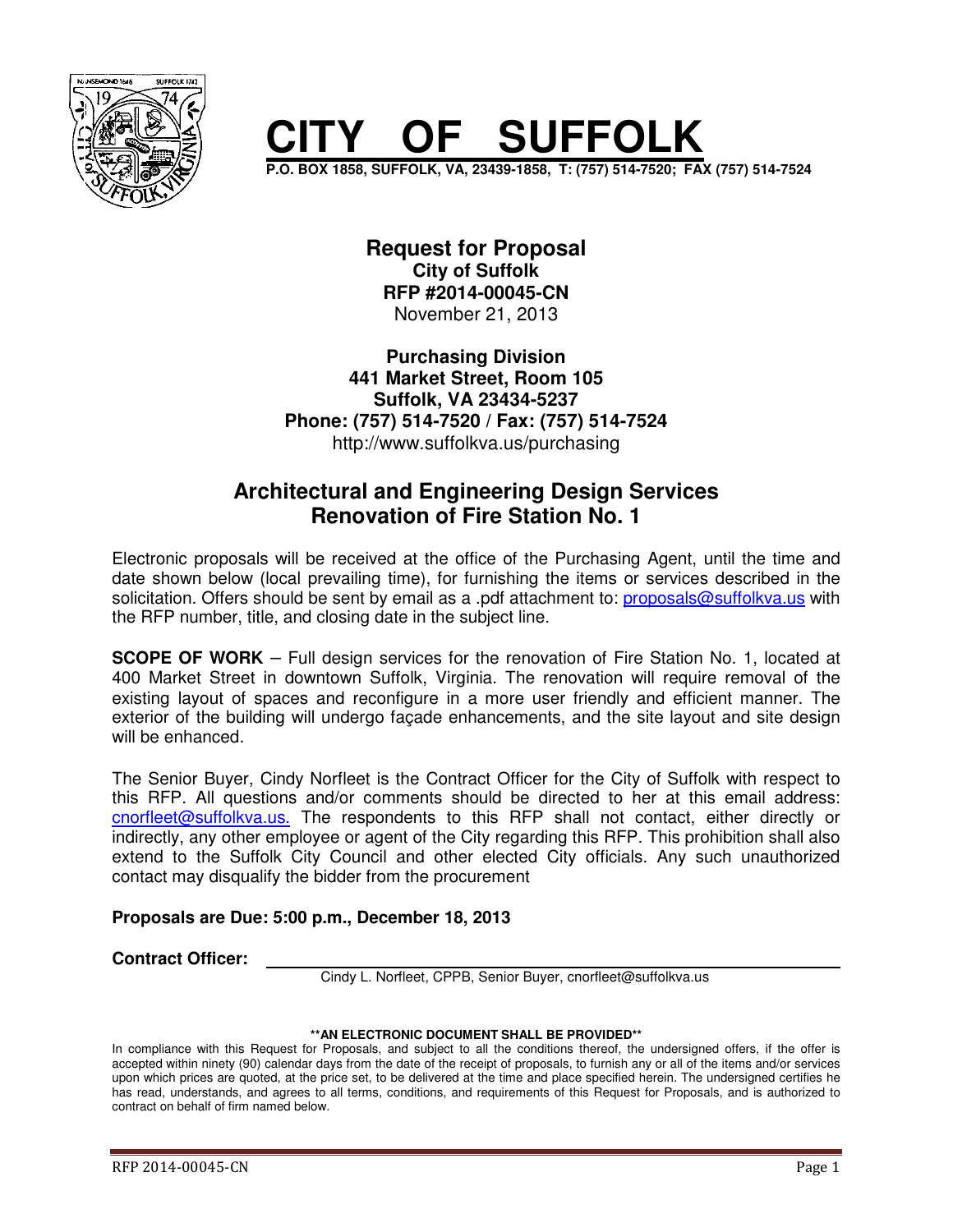| Address:            |                                                                                                                      |
|---------------------|----------------------------------------------------------------------------------------------------------------------|
| City / State / Zip: | <u> 1989 - Jan Stein Stein Stein Stein Stein Stein Stein Stein Stein Stein Stein Stein Stein Stein Stein Stein S</u> |
| Telephone:          |                                                                                                                      |
| E-mail:             |                                                                                                                      |
| <b>Print Name:</b>  |                                                                                                                      |
| Signature:          | Date:                                                                                                                |

#### **SOLICITATION DOCUMENTS**

Additional Request for Proposal documents is available on the Purchasing website: http://www.suffolkva.us/bids/bid\_search\_all.jsp or on the Commonwealth's bid board (eVA), or at Demandstar.com. An e-mail request for the complete RFP form may be sent to the Contract Officer listed on the front page.

Offers may be sent to proposals@suffolkva.us. Electronic copies may be delivered to the Purchasing Office, 441 Market Street, Room 105, Suffolk, Virginia prior to the closure date shown, if desired. Documents should be saved as a .pdf document and should conserve disk space to allow transfers of data.

Questions concerning this project must be in writing (email is preferred) and addressed to the Contract Officer listed on the front page of this solicitation, and, should be received no later than five (5) business days preceding the date that the proposals are to be received. E-mail is the preferred method and will get a faster response.

IF YOU NEED ANY REASONABLE ACCOMMODATION FOR ANY TYPE OF DISABILITY IN ORDER TO PARTICIPATE IN THIS PROCUREMENT, PLEASE CONTACT THIS DIVISION AS SOON AS POSSIBLE.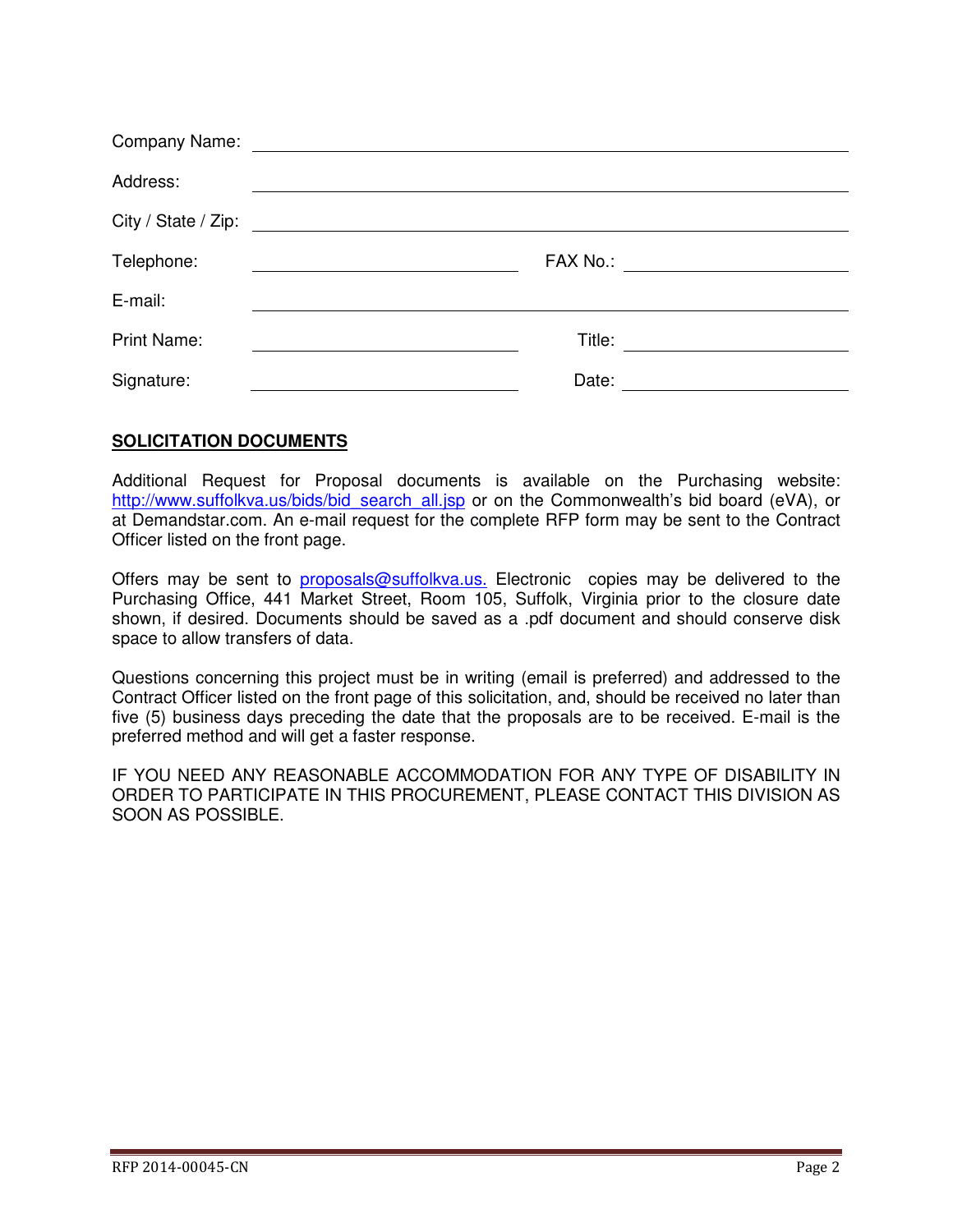## **Architectural and Engineering Design Services Renovation of Fire Station No. 1**

#### **SECTION/TITLE**

| 1.0 |                                                         |  |
|-----|---------------------------------------------------------|--|
| 2.0 |                                                         |  |
| 3.0 |                                                         |  |
| 4.0 |                                                         |  |
| 5.0 |                                                         |  |
| 6.0 |                                                         |  |
| 7.0 |                                                         |  |
| 8.0 |                                                         |  |
|     |                                                         |  |
|     | PROPRIETARY/CONFIDENTIAL INFORMATION IDENTIFICATION  24 |  |
|     |                                                         |  |
|     |                                                         |  |
|     |                                                         |  |

Prepared by Cindy Norfleet, CPPB, Senior Buyer Date: November 21, 2013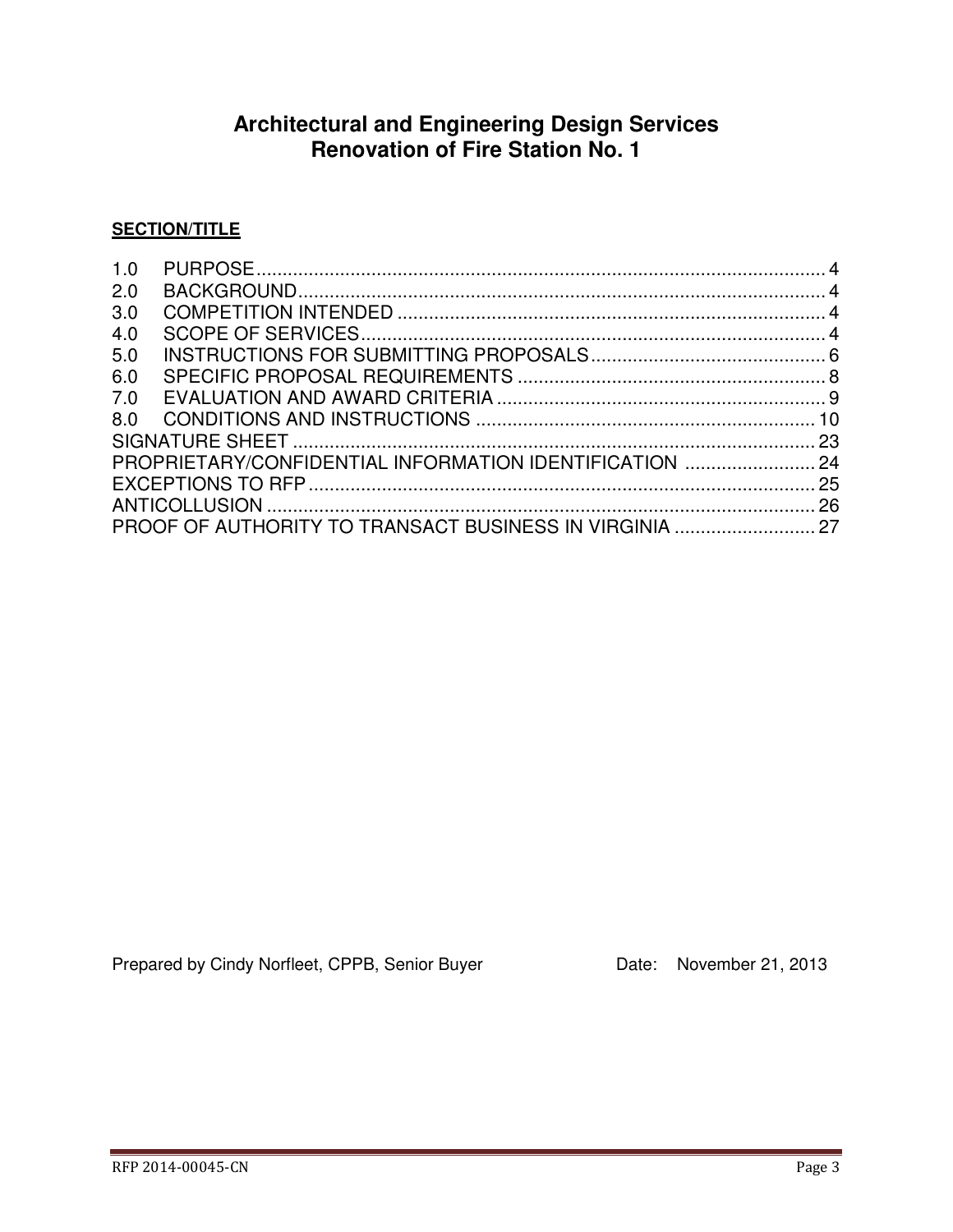## **Renovation of Fire Station No. 1**

#### **1.0 PURPOSE**

This Request for Proposal (RFP) seeks the services of an architectural and engineering firm to provide full design services related to the renovation of Fire Station No. 1. The rehabilitation of the two-story structure will consist of a "total facelift" of the interior and exterior of the building, as well as parking lot improvements. Work will include the removal of the existing layout of work spaces and reconfiguration of the space for the purpose of modernizing the building and maximizing the efficiency of the layout. The exterior of the building will also undergo façade enhancements, and the site layout and site design shall also be improved. Renovation will include upgrade of electrical, plumbing, and HVAC systems.

#### **2.0 BACKGROUND**

Fire Station No. 1 is a two-story, 11,500 square foot building constructed in 1964. The building houses administrative offices, dispatch, meeting room, kitchen, and apparatus bays on the first floor. Dormitory space, showers and toilets, day room, and other support space are housed on the second floor. The building has not been upgraded since its construction.

#### **3.0 COMPETITION INTENDED**

It is the City's intent that this Request for Proposal (RFP) permits competition. It shall be the offeror's responsibility to advise the Purchasing Agent in writing if any language requirement, specification, etc., or any combination thereof, inadvertently restricts or limits the requirements stated in this RFP to a single source. Such notification must be received by the Purchasing Agent not later than five (5) days prior to the date set for acceptance of proposals.

#### **4.0 SCOPE OF SERVICES**

The Consultant shall perform all work necessary to provide the design services described below for the renovation of Fire Station No. 1.

- A. Phase I Design and Construction Documentation
	- Conduct space needs assessment and develop a building program;
	- Prepare Schematic Design Documents based on mutually agreed-upon building program, building configuration concept, and construction budget requirements:
	- Prepare comprehensive preliminary estimates of project cost;
	- Prepare Design Development Documents based upon the approved Schematic Design Documents, consisting of drawings and outline specifications to fix and describe the size and character of the Project as to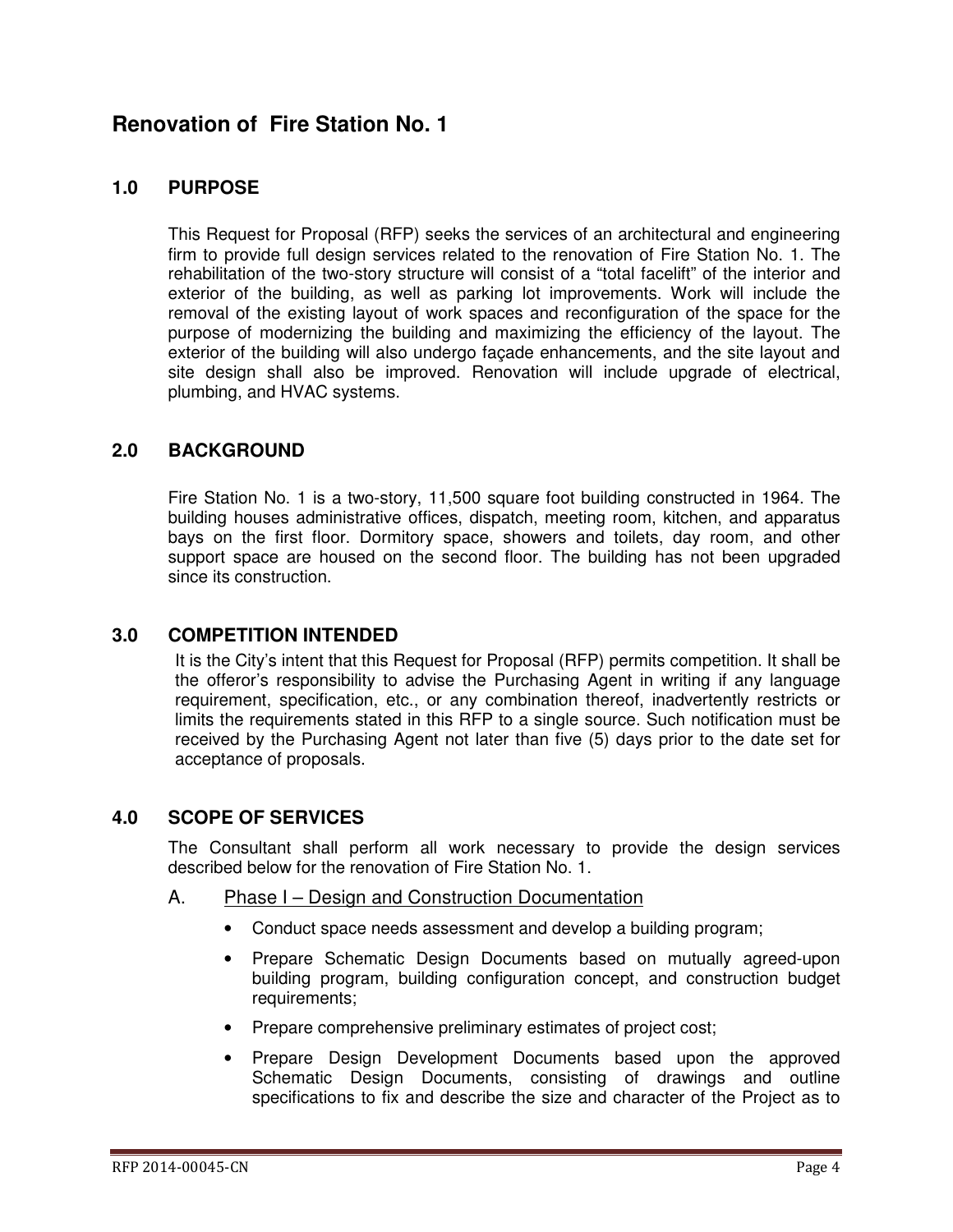architectural, structural, mechanical, and electrical systems, and other major components. Design criteria shall consider life cycle costing for operations and maintenance, and shall be in full compliance with Americans with Disabilities Act (ADA);

- Prepare a detailed labor and material type construction cost estimate (by professional construction cost consultant) for each phase of design (35%, 90% and 100%);
- Prepare life cycle cost analysis, as directed, for alternative major building systems;
- Coordinate with the Purchasing Division, the preparation of the bidding documents (Construction Documents) based upon the approved Design Development Documents to facilitate compliance with competitive sealed bidding in accordance with the Virginia Public Procurement Act;
- Cooperate and coordinate with the City's Engineer, or other City personnel, for this Project;
- Assist the City with submission and approval process for regulatory requirements;
- Attend City Council meetings if required to provide update presentations to the Council.

#### B. Phase II - Bidding and Award

- Distribute Construction Documents and maintain record of plan holders;
- Conduct a Pre-Bid Conference:
- Assist the Purchasing Division with Preparation of Addenda;
- Assist the City in determination of lowest responsive and responsible bidder;

#### C. Phase III - Construction Administration

- Review of shop drawings and submittals;
- Coordination of necessary change orders;
- Review application for payment and certify amounts due to Consultant;
- Periodic site inspection;
- Require special testing and inspections and review all reports for compliance;
- Coordinate and assist in start-up and acceptance testing;
- Conduct inspection at Substantial Completion, provide Punch List, and conduct Final Inspection;
- Provide for record drawings, and all operation and maintenance documentation;
- Conduct one-year warranty inspections and related follow-up work.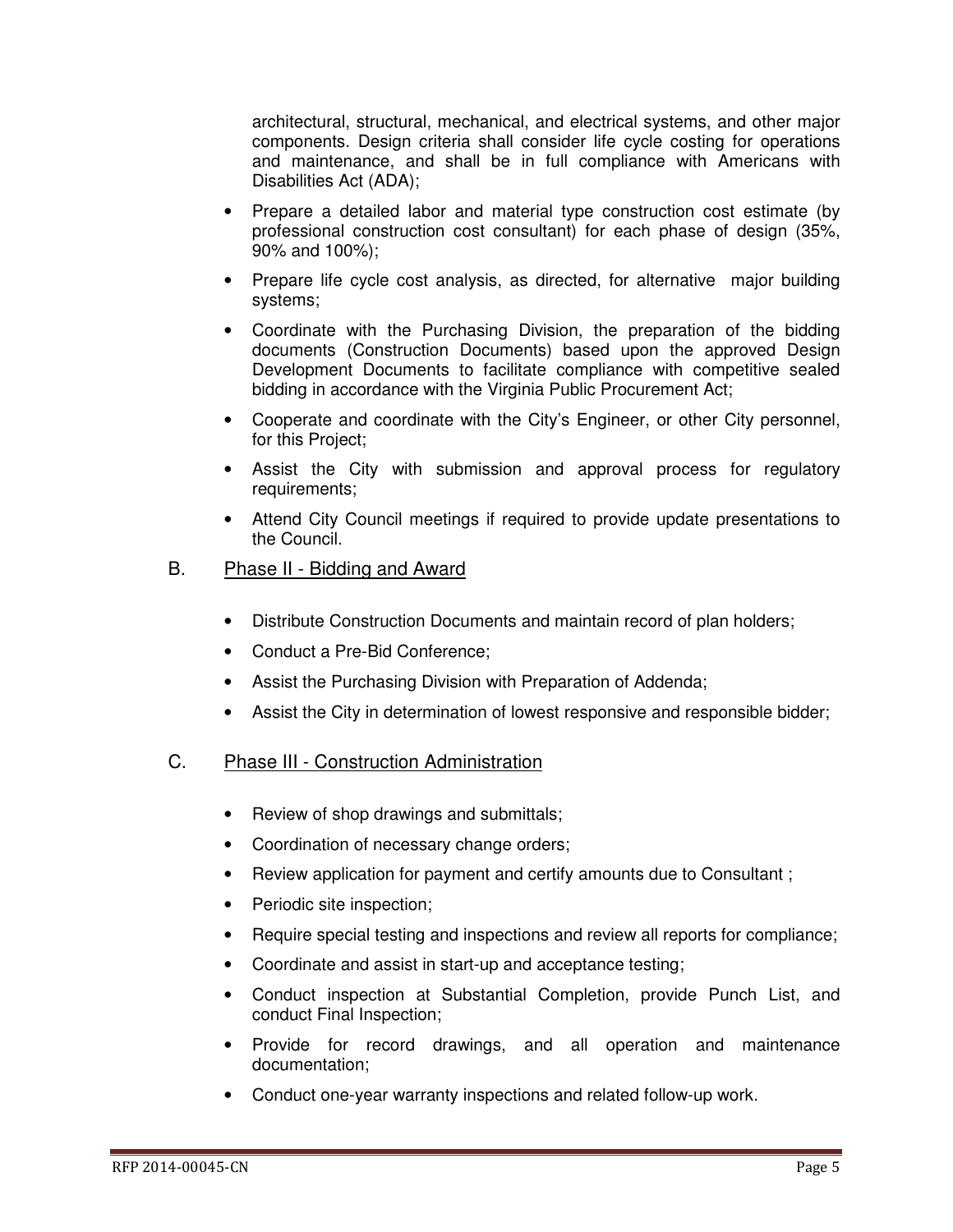#### **5.0 INSTRUCTIONS FOR SUBMITTING PROPOSALS**

#### A. Submission of Proposals

An electronic document shall be submitted by e-mail attachment to proposals@suffolkva.us with the RFP number, title, and closing date in the subject line. Offers may be sent to **proposals@suffolkva.us** Electronic copies may be delivered to the Purchasing Office, 441 Market Street, Room 105, Suffolk, Virginia prior to the closure date shown, if desired. Documents should be saved as a .pdf document and should conserve disk space to allow transfers of data.

The intent of using electronic submissions is to reduce paper usage and provide economical approaches while permitting the offeror to demonstrate their skills, education, experience, pricing, and ingenuity that would qualify them to be selected for interview. Offerors so selected will be allowed to make a formal presentation of their qualifications and job approach, and may be selected for final negotiations of contract. Therefore, care should be given to address the issues relating to the criteria to follow.

Read the entire solicitation before submitting a proposal. Failure to read any part of this RFP shall not relieve any offeror from his or her contractual obligations.

#### B. Questions and Inquiries

 Questions and inquiries pertaining to the Request for Proposals will be accepted from any and all firms via e-mail (cnorfleet@suffolkva.us) or fax. Inquires must provide RFP number, title and acceptance date. Material questions will be answered by Addendum and will be posted on the City's website: http://www.suffolkva.us/bids/bid\_search\_all.jsp and to all firms who receive the RFP provided that all questions are received five (5) days prior to opening date.

 Cindy Norfleet, Senior Buyer, is the designated authorized spokesperson for the City of Suffolk with respect to this RFP. All questions and/or comments should be directed to her attention. The respondents to this RFP shall not contact, either directly or indirectly, any other employee or agent of the City regarding this RFP. This prohibition shall also extend to the Suffolk City Council and other elected City officials. Any such unauthorized contact may disqualify the offeror from the procurement.

#### C. Addendum and Supplement to Request

 If it becomes necessary to revise any part of this request or if additional data are necessary to enable an exact interpretation of provisions of this request, an addendum will be issued. It is the responsibility of the offeror to ensure that he has received all addendums prior to submitting a proposal. All addenda can be downloaded from http://www.suffolkva.us/bids/bid search all.jsp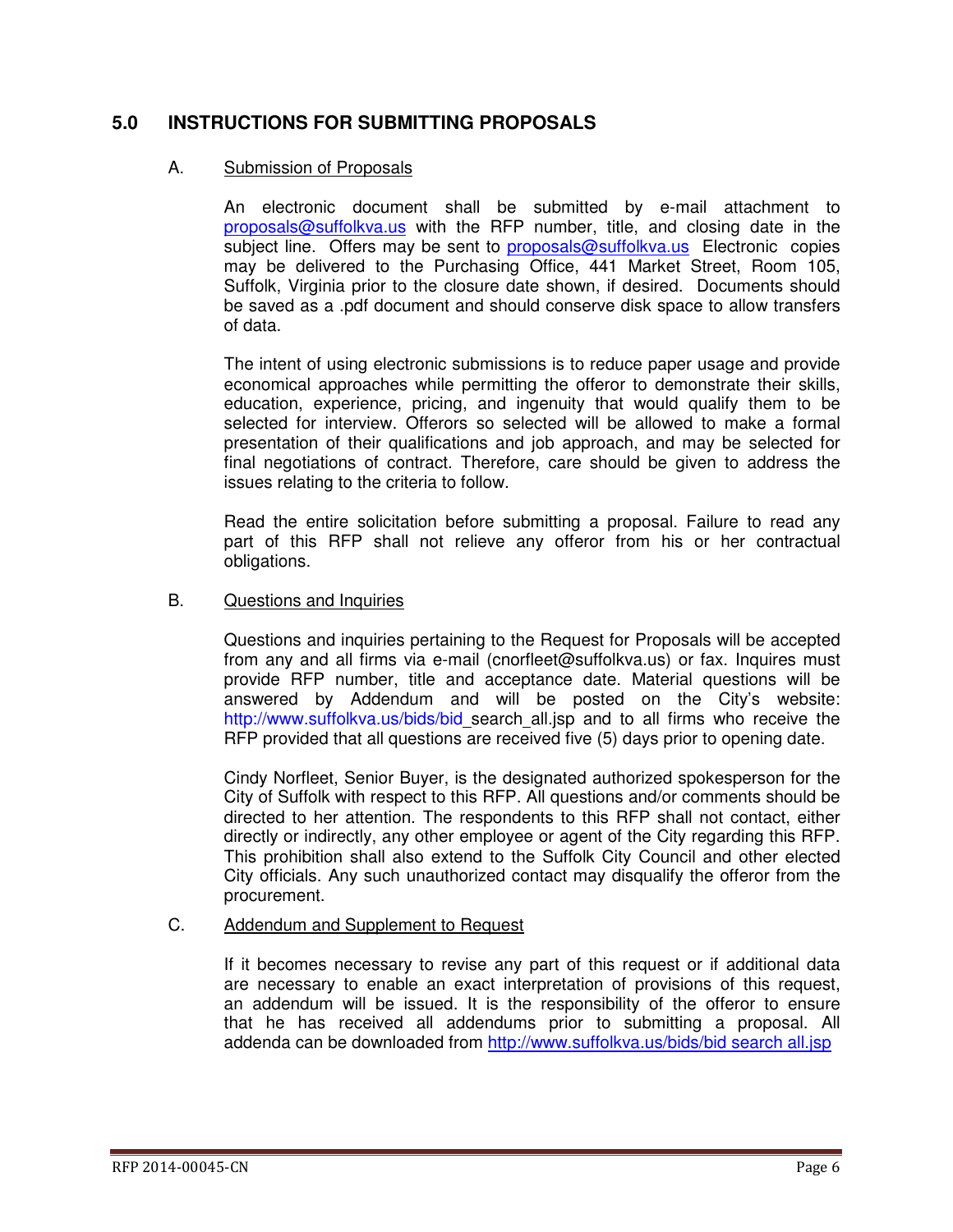#### D. Firm Pricing for City Acceptance

 Offers made during negotiation must be honored for City acceptance for 120 days from the date of offer.

#### E. Proprietary Information

 Trade secrets or proprietary information submitted by an offeror in connection with this solicitation shall not be subject to disclosure under the Virginia Freedom of Information Act; however, the offeror must invoke the protections of this section prior to or upon submission of the data or other materials, and must clearly identify the data or other materials to be protected and state the reasons why protection is necessary. Offerors shall not mark sections of their proposal as proprietary if they are to be part of the award of the contract and are of a "Material" nature. Any propriety information must be listed on the attached "Proprietary/confidential Information Identification" form and submitted with the proposal.

#### F. Authority to Bind Firm in Contract

Proposals MUST give full firm name and address of offeror. Failure to sign proposal may disqualify it. Person signing proposal should show TITLE or AUTHORITY TO BIND HIS FIRM IN A CONTRACT. Firm name and authorized signature must appear on proposal in the space provided on the pricing page.

#### G. Preparation and Submission of Proposals

- 1. All proposals shall be signed by the individual or authorized principals of the firm.
- 2. All attachments to the Request for Proposal requiring executing by the firm are to be returned with the proposals.
- 3. Proposals are to be submitted electronically; title shall indicate the RFP number, time and date of public acceptance, and the title of the proposal.
- 4. It is the Offeror's responsibility that the proposals are received by the Purchasing Division BEFORE the hour specified on the opening date. Requests for extensions of this time and date will not be granted. Proposals or unsolicited amendments to proposals received by the City after the acceptance date will not be considered.

#### H. Miscellaneous Requirements

1. The City will not be responsible for any expenses incurred by a firm in preparing and submitting a proposal. All proposals shall provide a straightforward, concise delineation of the firm's capabilities to satisfy the requirements of this request. Emphasis should be on completeness and clarity of content.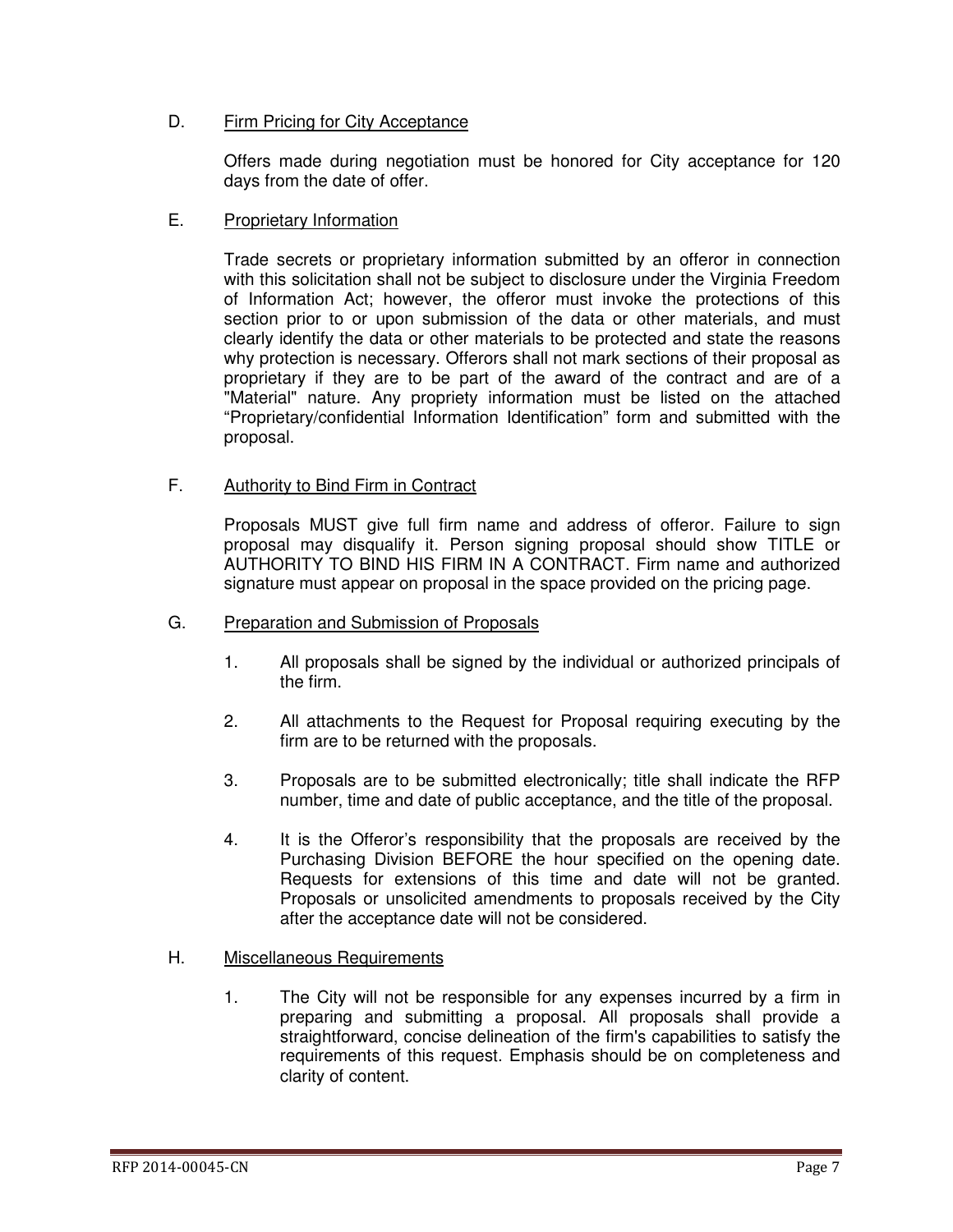- 2. Offerors who submit a proposal in response to this RFP may be required to make an oral presentation of their proposal. The Purchasing Division will schedule the time and location for this presentation.
- 3. The contents of the proposal submitted by the successful offeror and this RFP will become part of any contract awarded as a result of the Scope of Services contained herein. The successful firm will be expected to sign a contract with the City.
- 4. The City reserves the right to reject any and all proposals received by reason of this request, or to negotiate separately in any manner necessary to serve the best interests of the City.

### **6.0 SPECIFIC PROPOSAL REQUIREMENTS**

Proposals should be as thorough and detailed as necessary to allow the City of Suffolk to properly evaluate the offeror's capabilities to provide the required services. In accordance with the specifications herein, the proposal shall provide a straight forward, concise delineation of capabilities, experience and approach to the tasks outlined in this request. Proposals shall limited to 50 printed pages, inclusive of all submitted materials. Offerors are required to submit the following items in the format provided as a complete proposal:

A. Signature Sheet and Cover Letter

The offeror shall complete and submit the Signature Sheet (included in the proposal) and submit it with a brief cover letter. The cover letter should summarize key elements of the proposal. An individual authorized to bind Offeror must sign the letter and Signature Sheet, as well. Indicate the address and telephone number of the Contractor's office.

- B. The Background and Project Summary Section should describe your understanding of the City, the work to be performed, and the objectives to be accomplished. Refer to the "Scope of Work" of this RFP.
- C. Methodology Section

Provide a detailed description of the approach and methodology to be used to accomplish the "Scope of Work" of this RFP. The Methodology Section should include the following:

1. An implementation plan that describes in detail (a) the methods, including controls by which your firm manages projects of the type sought by this RFP; (b) methodology for soliciting and documenting view of internal and external stakeholders: and (c) any other project management or implementation strategies or techniques that the respondent intends to employ in carrying out the work.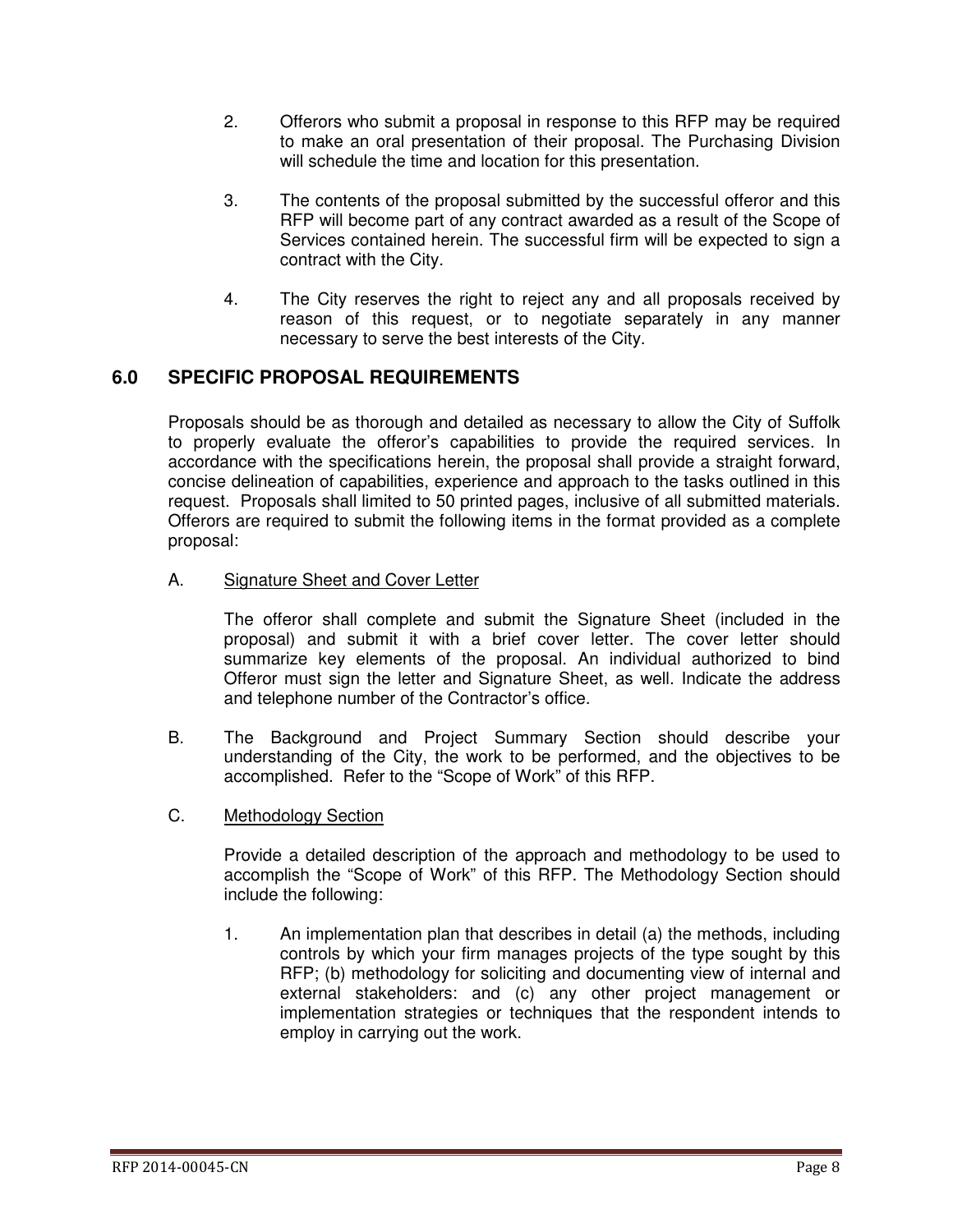- 2. Detailed description of efforts your firm will undertake to achieve client satisfaction and to satisfy the requirements of the "Scope of Work" Section.
- 3. Detailed project schedule, identifying all tasks and deliverables to be performed, durations for each task, and overall time of completion for each task assigned.
- 4. Detailed description of specific tasks you will require from City staff. Explain what the respective roles of City staff and your staff would be to complete the tasks specified herein.

#### D. Staffing Section

Provide a list of individual(s) who will be working on this project and indicate the level/title of each member, and the function that each will perform. Include a resume for each designated individual, to include licenses, certifications, etc.

#### E. Qualifications

The information requested in this section should describe the qualifications of the firm, key staff and subcontractors performing projects within the past five (5) years that are similar in size and scope to that requested in the RFP. Information shall include the following:

- 1. Names of key staff that participated on named projects and their specific responsibilities with respect to the "Scope of Work."
- 2. A summary of the firm's demonstrated capability, including length of time that the firm has provided the services being requested herein.
- 3. Provide at least five (5) local references that received similar services from your organization. The City reserves the right to contact any the organizations or individuals listed. Information shall include:
	- Client name
	- Project description
	- Project start and end dates
	- Client project manager name and telephone number

### **7.0 EVALUATION AND AWARD CRITERIA**

The City's A&E Evaluation Committee shall review each proposal and verify the claims and credentials of each offeror. Selection will be made for each proposal on the basis of the criteria listed below. Each criteria will be evaluated based upon the strengths and weaknesses of the submittal or subsequent information gained in the process.

a. Qualifications, credentials, and related experience of the Offeror's key personnel. (Weight: 2.)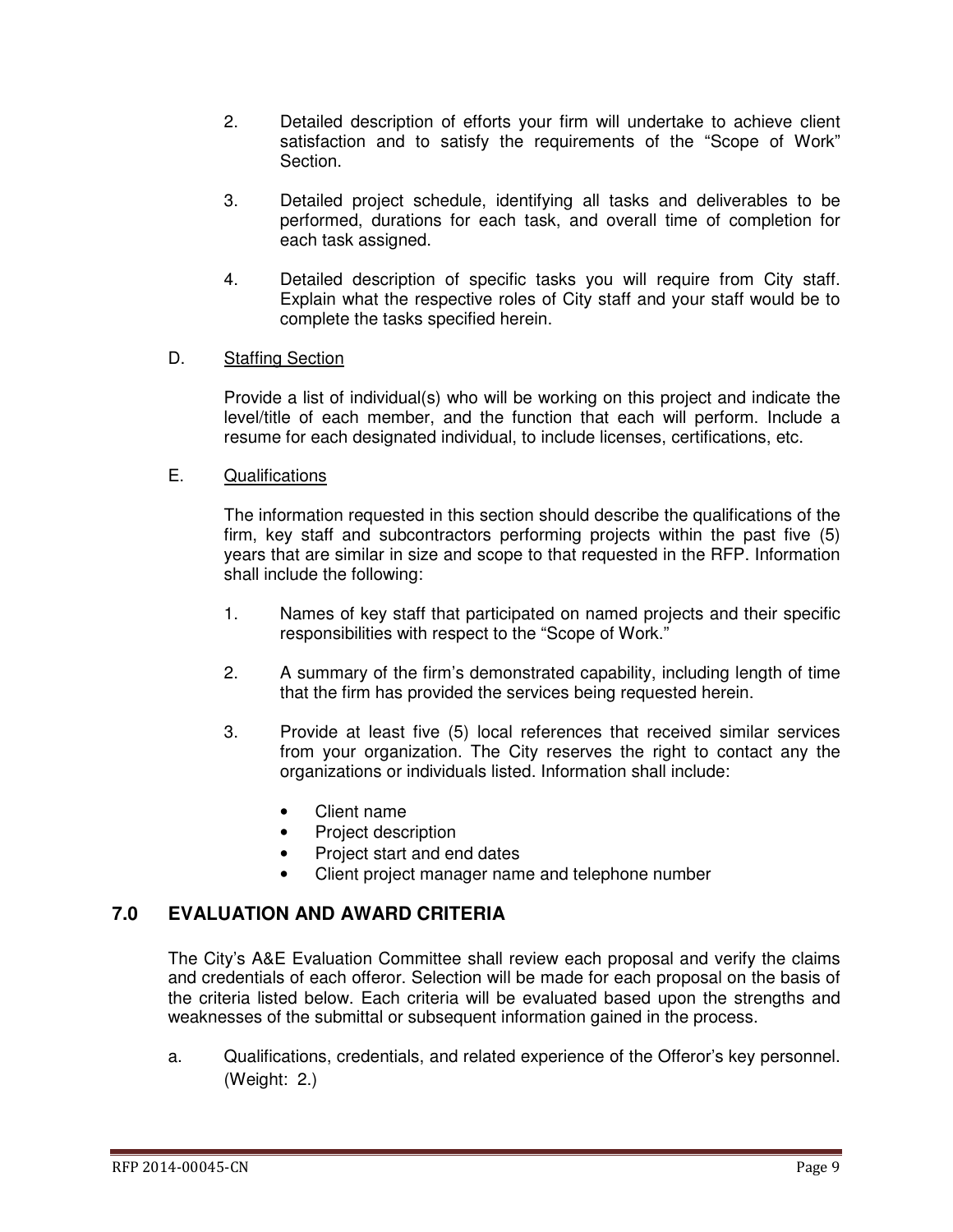- b. Adequacy and availability and support resources (Weight: 1)
- c. Established working relationships as a project team on similar jobs (Weight: 2)
- d. Quality of prior work, including design efficiencies, timeliness and cost control. (Weight: 2)
- e. Approach to the task/operational plan. (Weight: 1)
- f. Reasonableness of proposed schedule; (Weight: 1)
- g. Overall quality and completeness of proposal based on the submittal requirements (Weight: 1)

Once each member of the Evaluation Committee has read and rated each proposal by use of the criteria, a consensus of the Committee shall be used established ranking the proposals. This ranking shall be used to select the firms for further consideration—the short-list. At this point, the Evaluation Committee will conduct interviews with two or more of the top ranked firms.

After interviews have been conducted with each selected offeror, the City shall select the proposal which, in its sole opinion, is in the best interest of the City and enter into negotiations with that firm. Should negotiations fail with this offeror, negotiations will be terminated with that offeror and negotiations will be opened with the next ranked firm, as required under the Virginia Public Procurement Act. Should the City determine, in its sole discretion, that only one offeror is qualified, or that one offeror is clearly more highly qualified than the other under consideration, a contract may be negotiated and awarded to that offeror. The file will show the Committee's perception of the strengths and weaknesses of each proposal received as basis for selection.

The successful firm will be expected to enter into a contract with the City of Suffolk based upon their submittal, any additional negotiated terms, and best and final pricing. The successful firm shall execute and return the contract documents to the City within ten (10) days of receipt.

The successful firm will be expected to sign a contract with the City of Suffolk. The successful firm shall execute and return the contract documents to the City within ten (10) days of receipt.

#### **8.0 CONDITIONS AND INSTRUCTIONS (Revised 8/27/13)**

1. **Use of Form**: All proposals should be submitted in electronic (.pdf) format in accordance with this form. The offeror may attach/scan other information as required to the electronic document that will be made a part of the proposal. Electronic submittals on CD, DVD, memory sticks, or other electronic media will be accepted if delivered prior to the closing time. The preferred method is by an attachment to an email addressed to: proposals@suffolkva.us. The City's published Conditions and Instructions shall supersede any additional writings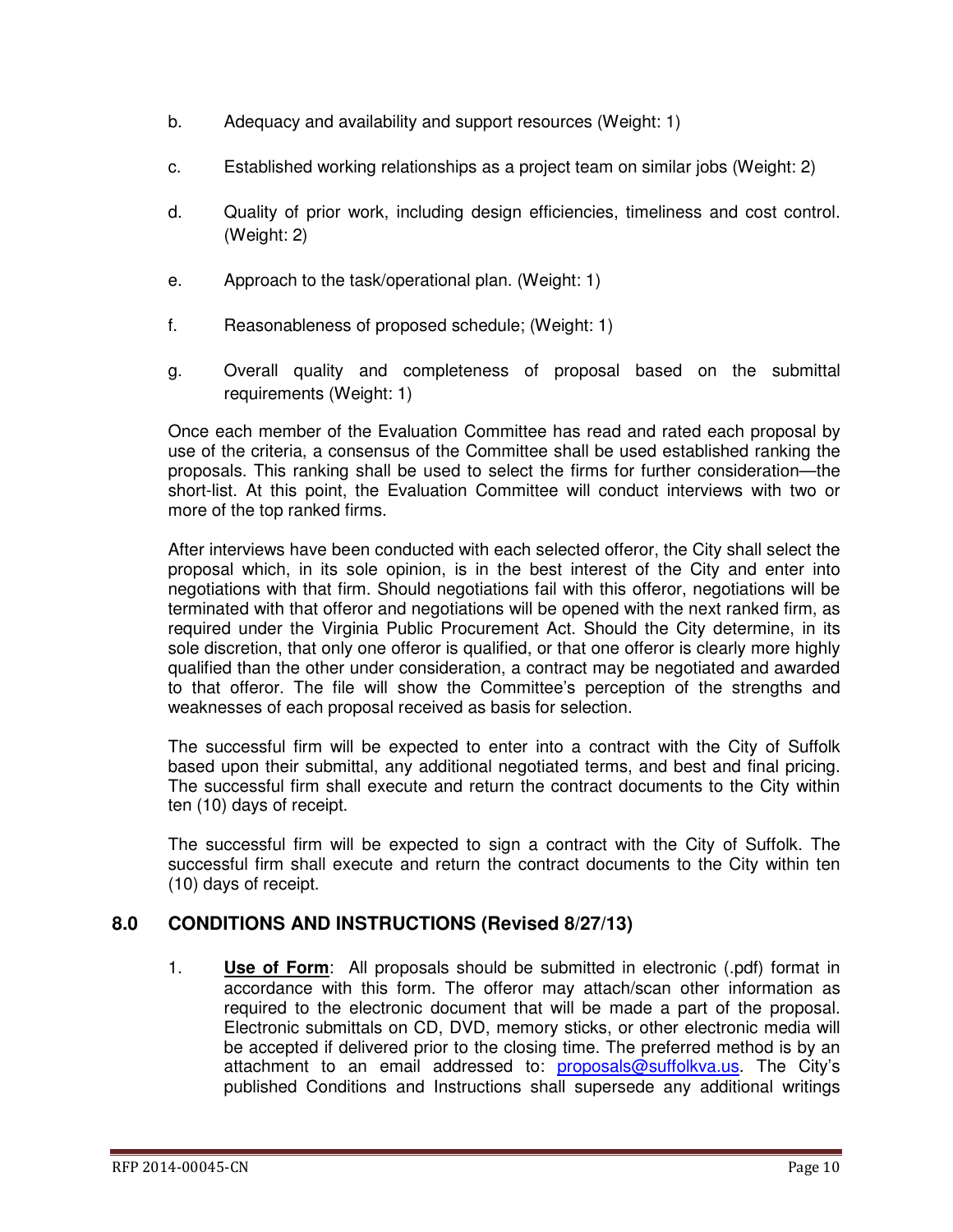submitted with the proposal. Such writings shall be clearly marked and noted as an exception.

- 2. **Submittals**: Except as noted above, all proposals shall be sent as an attachment to email to: proposals@suffolkva.us. The subject line must show the proposal number and name. This form shall be included as part of your submittal; else, your response may be considered 'non-responsive.'
- 3. **Late Proposals**: Proposals and amendments thereto, if received by Purchasing after the date and time specified, will not be considered. It will be the responsibility of the offeror to see that their proposal is received by Purchasing as specified. There will be no exceptions. Electronic proposals show the date and time sent. This must be prior to the closing date published on the front cover.
- 4. **City Hall Closure**: Should the City's electronic networks connectivity prevent receipt of proposals at the time of the scheduled proposal closing, the proposals will be accepted and opened on the next business day of the City, at the original scheduled hour, or as soon as connectivity is restored during normal business hours.
- 5. **Offer/Acceptance**: Each proposal is received with the understanding that the acceptance in writing by the City of the offer to furnish any or all of the goods and/or services described therein, shall constitute a contract between the offeror and the City, which shall bind the offeror to furnish and deliver the goods and/or services quoted at the prices stated and in accordance with the conditions of the accepted proposal; and the City on its part to order from such offeror, except for causes beyond reasonable control; and pay for, at the agreed prices, all goods and/or services specified and delivered.
- 6. **Withdrawal of Proposals**: Proposals may be withdrawn (cancelled) any time prior to the closing time and date. Withdrawal of proposals may be accomplished by submitting such request in writing on the issuing company's letterhead either by email, in person, or by certified mail.
- 7. **Addenda**: If issued, addenda to this solicitation will be posted on the Purchasing website (http://www.suffolkva.us/proposals/index.jsp). It is the offeror's responsibility to check the website or contact the Purchasing Division prior to the submittal deadline to ensure that the offeror has a complete, up-to-date package. Acknowledgement of all issued Addenda shall be indicated on the proposal form in the appropriate spaces.
- 8. **Award**: Award will be made to the offer considered by the City's sole determination after following the procedure outlined herein. The process used for this solicitation shall be Competitive Negotiation for Professional Services as outlined in the Virginia Public Procurement Act.
- 9. **Announcements**: Upon the award or the announcement of the decision to award a contract, the City will publicly post such notice on the bulletin board located outside of the Purchasing Division and on the City's web site: (http://www.suffolkva.us/proposals/proposal\_search\_awarded.jsp)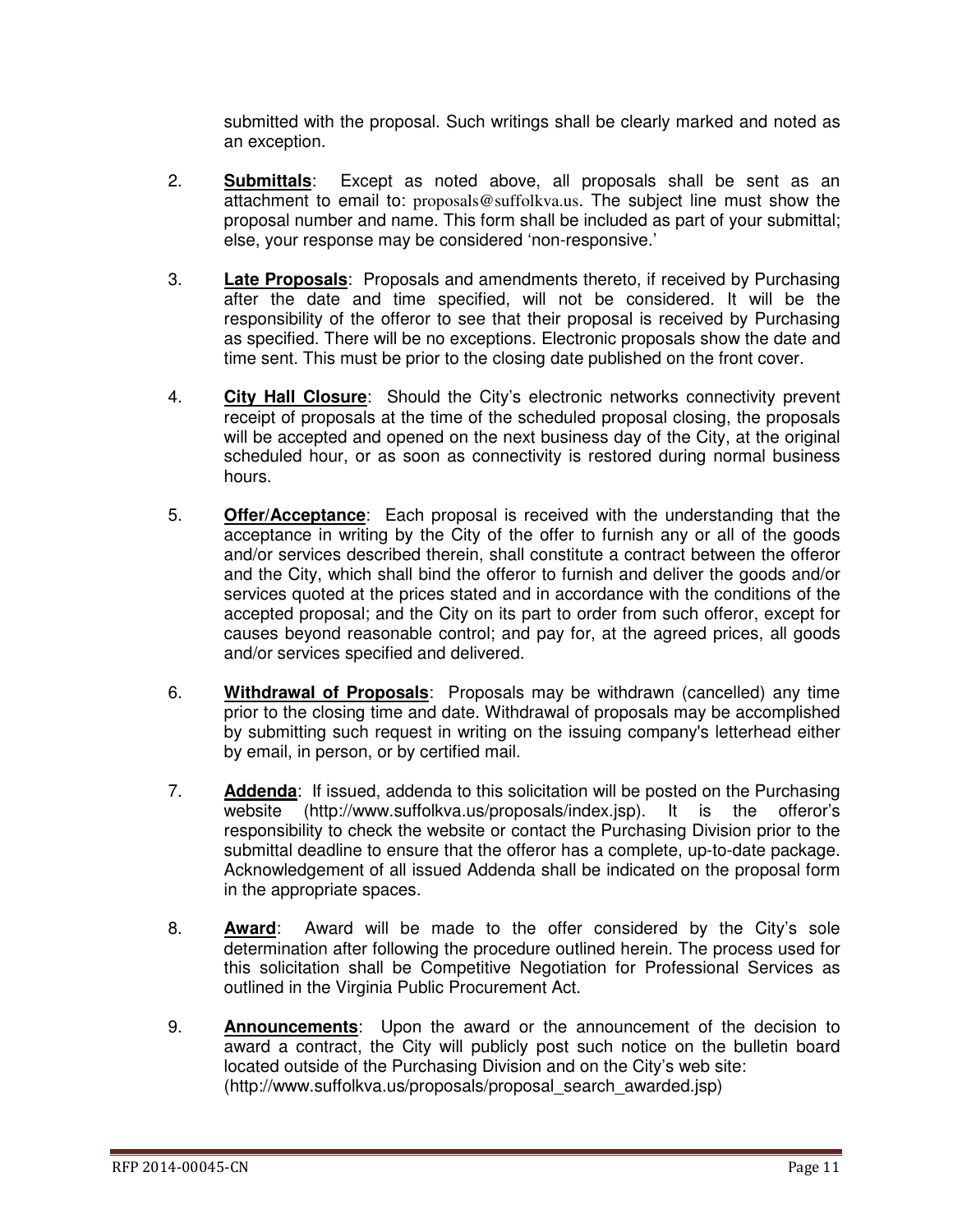- 10. **City's Rights**: The City reserves the right to reject any and all proposals, and to waive any informality if it is determined to be in the best interest of the City.
- 11. **Delivery**: The time of delivery of services must be stated in definite terms. If time of delivery for different goods and/or services varies, the offeror shall so state.
- 12. **Samples**: Samples, when requested, must be furnished free of expense, and upon request, if not destroyed, will be returned at the offeror's risk and expense.
- 13. **Silence of Specifications**: The apparent silence of these specifications and any supplemental specifications as to any detail or the omission from the specifications of a detailed description concerning any point shall be regarded as meaning that only the best commercial practices are to prevail and correct type, size and design are to be used. All interpretations of these specifications shall be made on the basis of this statement.
- 14. **Capacity of Offeror**: All proposals must be signed by a responsible officer or employee having the authority to bind the firm in contract. The offeror agrees that its contract performance shall be in strict conformance with the contract documents.
- 15. **Rights to Damages**: By signing this proposal, the offeror assigns to the City any and all rights that it may have under the antitrust laws of the United States and the Commonwealth of Virginia in any way arising from or pertaining to this proposal. This provision is remedial in nature and is to be liberally construed by any court in favor of the City.
- 16. **Anti-collusion**: The offeror certifies by signing this Request for Proposals that this proposal is made without prior understanding, agreement, or accord with any other person or firm submitting a proposal for the same goods and/or services and that this proposal is in all respects bona fide, fair, and not the result of any act of fraud or collusion with another person or firm engaged in the same line of business or commerce. Any false statement hereunder may constitute a felony and can result in a fine and imprisonment, as well as civil damages. Should sub-Consultant s or sub consultants have interest in multiple submittals, this clause does not apply except when an act of collusion or fraud.
- 17. **Indemnification**: The Consultant shall defend, indemnify and hold the City, and the City's employees, agents, and volunteers, harmless, from and against any and all damage claim, liability, cost, or expense (including, without limitation, attorney's fees and court costs) of every kind and nature (including, without limitation, those arising from any injury or damage to any person, property or business) incurred by or claimed against the Consultant , its employees, agents, and volunteers, or incurred by or claimed against the City, the City's employees, agents, and volunteers, arising out of, or in connection with, the performance of all services hereunder by the Consultant . This indemnification and hold harmless includes, but is not limited to, any financial or other loss including, but not limited to, any adverse regulatory, agency or administrative sanction or civil penalties, incurred by the City due to the negligent, fraudulent or criminal acts of the Consultant or any of the Consultant's officers, shareholders, employees, agents, Consultant s, sub-Consultant s, or any other person or entity acting on behalf of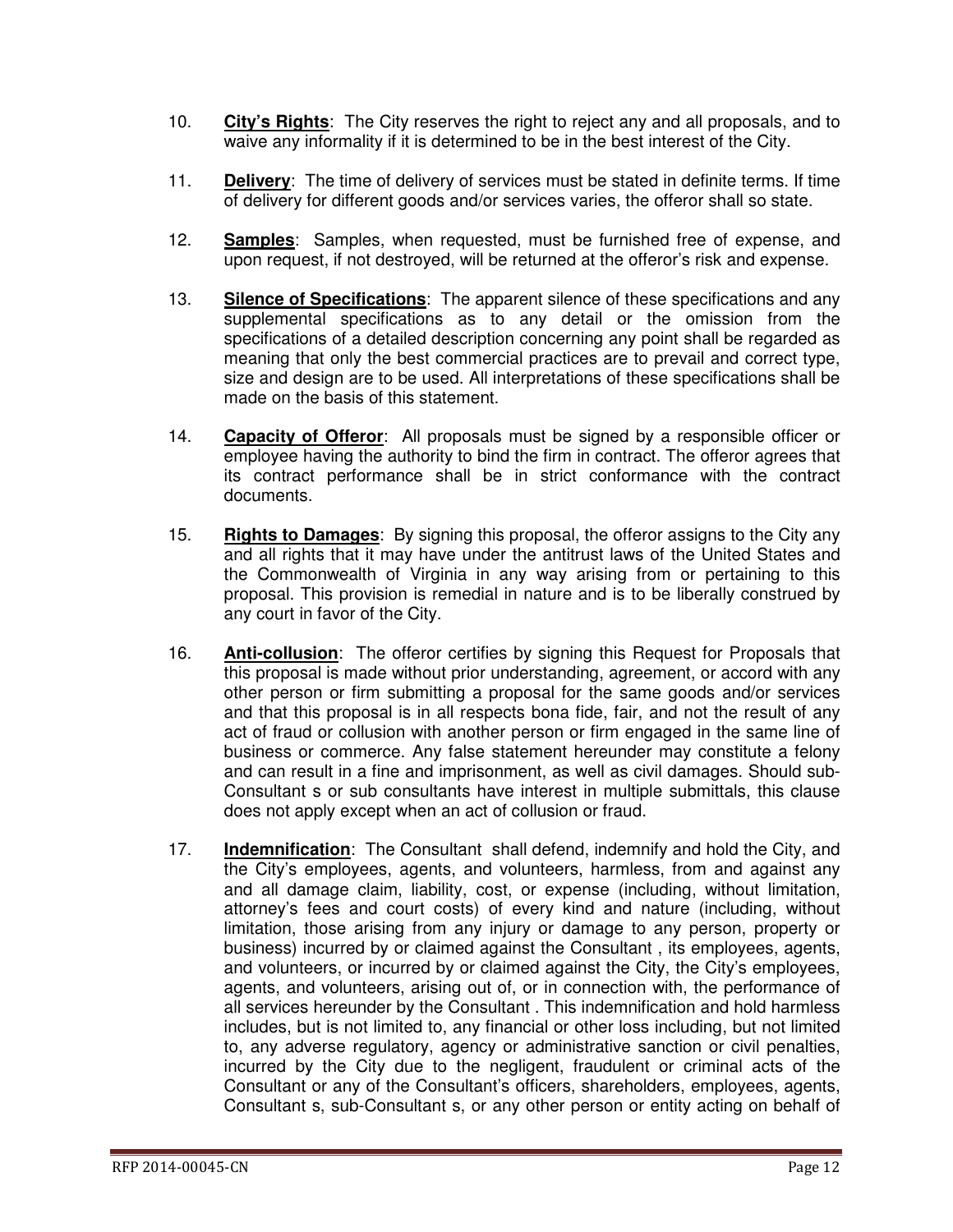the Contractor. Unless otherwise provided by law, the Contractor indemnification obligations hereunder shall not be limited in any way by the amount or type of damages, compensation, or benefits payable by or for the Contractor under worker's compensation acts, disability benefit acts, other employee benefit acts, or benefits payable under any insurance policy. This paragraph shall survive the termination of the contract including any renewal or extension thereof.

- 18. **Copyright Protection**: The Contractor agrees to defend and save the City, its agents, officials, and employees, harmless from liability of any nature or kind, for use of any copyright, composition, secret process, patented or unpatented invention, articles or appliances furnished or used in the performance of the contract, or which the Contractor is not the patentee, assignee, or licensee, to the same extent as provided in the above paragraph.
- 19. **Laws, Regulations**: The Contractor shall keep fully informed of all federal, state, and local laws, ordinances and regulations that in any manner affect the conduct of the work. The Contractor shall at all times observe and comply with all such laws, ordinances and regulations.
- 20. **Alien employment**: The Contractor certifies that he does not and shall not during the performance of the contract for goods and services in the Commonwealth, knowingly employ unauthorized aliens as defined in the federal Immigration Reform and Control Act of 1986, as amended.
- 21. **SCC Authorization**: All offerors authorized to transact business in the Commonwealth pursuant to Title 13.1 or Title 50, as amended, shall include the identification number issued to it by the State Corporation Commission. Any offeror that is not required to be authorized to transact business in the Commonwealth as a foreign business entity under Title 13.1 or Title 50, as amended, or as otherwise required by law shall include in its proposal or proposal a statement describing why the offeror or offeror is not required to be so authorized.

SCC Number, or Statement:

Any business entity that enters into a contract with a public body pursuant to this chapter shall not allow its existence to lapse or its certificate of authority or registration to transact business in the Commonwealth, if so required under Title 13.1, or Title 50, as amended, to be revoked or cancelled at any time during the term of the contract. The City may void any contract with a business entity if the business entity fails to remain in compliance with the provisions of this section.

- 22. **Default**: In event of default by the Contractor, the City reserves the right to procure the goods and/or services from other sources, and hold the Contractor liable for any excess cost occasioned thereby. Such actions taken by the City shall not release the contractor from additional remedies that may be allowed by law.
- 23. **Availability of Funds**: When a contract resulting from this solicitation involves multiple fiscal periods, such contract shall be deemed in force only to the extent of appropriations available to each department for the purchase of such goods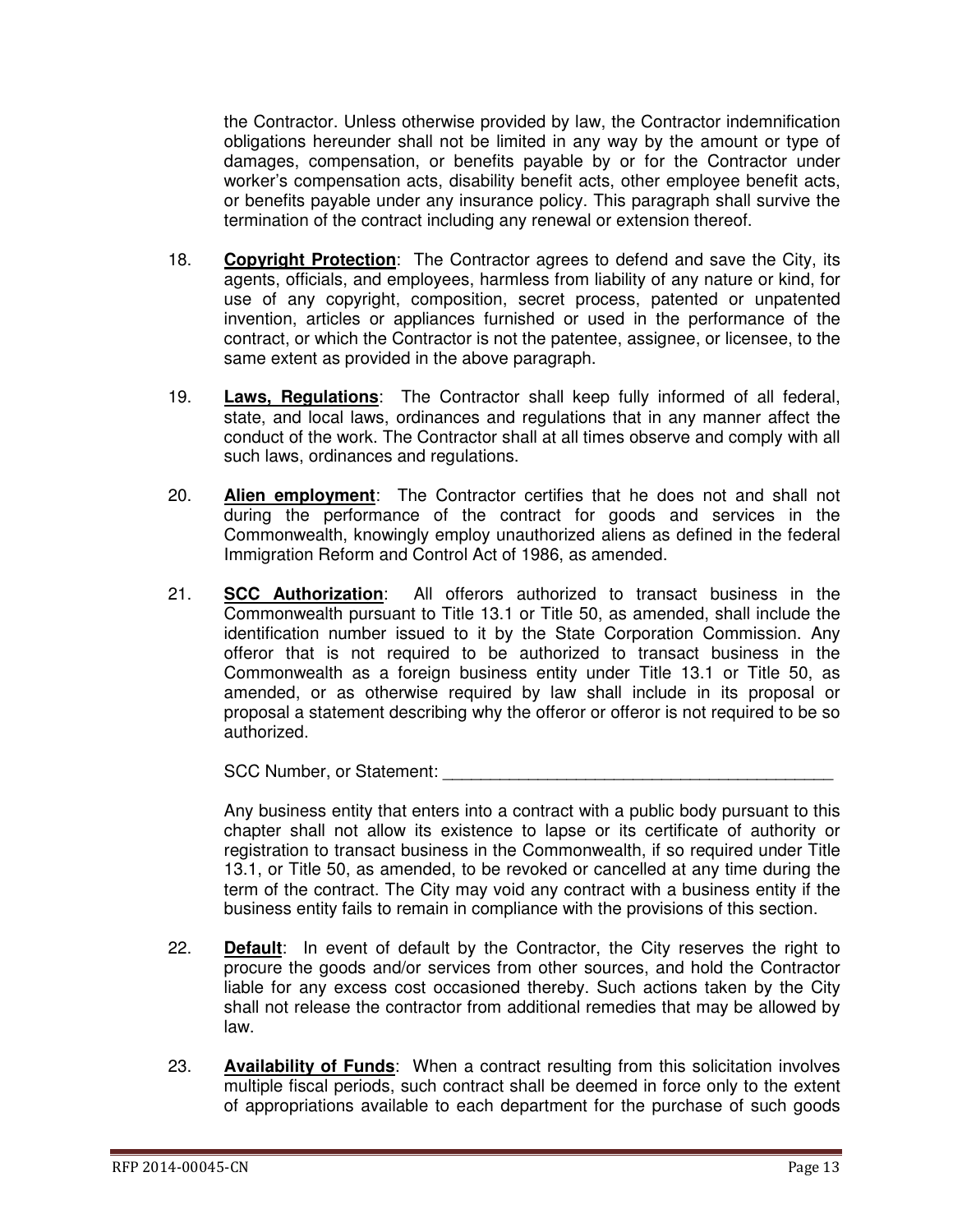and/or services. The City's extended obligations on those contracts that envision extended funding through successive fiscal periods shall be contingent upon actual appropriations for the following years.

- 24. **Appeals Procedure**: Upon your request, administrative appeals information will be provided that shall be used for hearing protests of a decision to award, or an award, appeals from refusal to allow withdrawal of proposals, appeals from disqualification, appeals for debarment or suspension, or determination of nonresponsibility and appeals from decision or disputes arising during the performance of a contract. To be timely all appeals shall be made within the time periods set forth by the Virginia Public Procurement Act, §2.2-4357, et seq. Contact the buyer at once for assistance.
- 25. **Faith-based Organizations**: The City of Suffolk does not discriminate against faith-based organizations.
- 26. **Anti-Discrimination**: By submitting their proposals, offerors certify to the City that they will conform to the provisions of the Federal Civil Rights Act of 1964, as amended, as well as the Virginia Fair Employment Contracting Act of 1975, as amended, where applicable, the Virginians with Disabilities Act, the Americans with Disabilities Act and 2.2-4311 of the Virginia Public Procurement Act (VPPA). If the award is made to a faith-based organization, the organization shall not discriminate against any recipient of goods, services, or disbursements made pursuant to the contract on the basis of the recipient's religion, religious belief, refusal to participate in a religious practice, or on the basis of race, age, color, gender or national origin and shall be subject to the same rules as other organizations that contract with public bodies to account for the use of the funds provided; however, if the faith-based organization segregates public funds into separate accounts, only the accounts and programs funded with public funds shall be subject to audit by the public body. (Code of Virginia 2.2.4343.1E).

In every contract over \$10,000 shall include the following provisions:

- 1. During the performance of this contract, the Contractor agrees as follows:
	- a. The Contractor will not discriminate against any employee or applicant for employment because of race, religion, color, sex, national origin, age, disability, service disabled veterans or any other basis prohibited by state law relating to discrimination in employment, except where there is a bona fide occupational qualification reasonably necessary to the normal operation of the Contractor. The Contractor agrees to post in conspicuous places, available to employees and applicants for employment, notices setting forth the provisions of this nondiscrimination clause.
	- b. The Contractor, in all solicitations or advertisements for employees placed by or on behalf of the Contractor, will state that such Contractor is an equal opportunity employer.
	- c. Notices, advertisements and solicitations placed in accordance with federal law, rule or regulation shall be deemed sufficient for the purpose of meeting these requirements.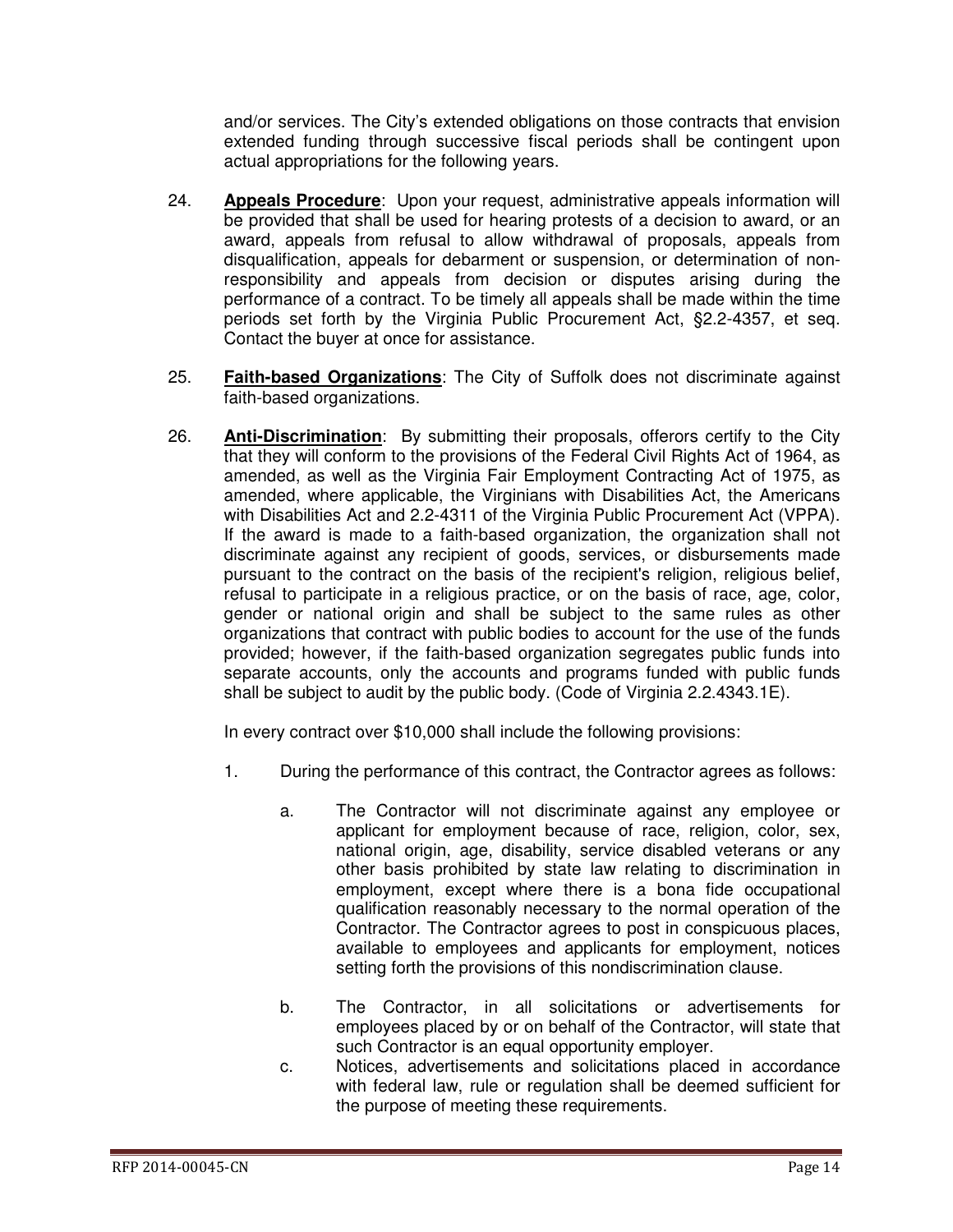- 2. The Contractor will include the provisions of Section a, b, and c above in every subcontract or purchase order over \$10,000, so that the provisions will be binding upon each subcontractor or vendor.
- 27. **Drug-Free Workplace**: During the performance of this contract, the Contractor agrees to (1) provide a drug-free workplace for the Contractor's employees; (2) post in conspicuous place, available to employees and applicants for employment, a statement notifying employees that the unlawful manufacture, sale, distribution, dispensation, possession, or use of a controlled substance or marijuana is prohibited in the Consultant's workplace and specifying the actions that will be taken against employees for violations of such prohibition; (3) state in all solicitation or advertisement for employees placed by or on behalf of the Consultant that the Consultant maintains a drug-free workplace; and (4) include the provisions of the foregoing clauses in every subcontract or purchase order of over \$10,000, so that the provisions will be binding upon each sub-consultant or vendor.

For the purposes of this section, "drug-free workplace" means a site for the performance of work done in connection with a specific contract awarded to a Consultant, the employees of whom are prohibited from engaging in the unlawful manufacture, sale, distribution, dispensation, possession or use of any controlled substance or marijuana during the performance of the contract.

- 28. **Assignment of Contract**: A contract shall not be assignable by the Consultant in whole or in part without the written consent of the City.
- 29. **Independent Consultant**: The Consultant and any employees, agents, or other persons or entities acting on behalf of the Consultant shall act in an independent capacity and not as officers, employees, or agents of the City.
- 30. **Scheduling and Delays**: The parties to any contract resultant of this solicitation acknowledge that all or part of the work to be performed hereunder may be delayed and extended at the option of the City. Such delays may be caused by delays, denials and modifications of the various state or federal permits, or for other reasons. The City shall not be required to pay any of the Consultant's direct or indirect costs, or claims for compensation, extended overhead, or other damage or consequential damages arising out of or related to any delays or interruptions required or ordered by the City. If the City delays the project for any reason for a continuous period of ninety (90) days or more, the City and Consultant will negotiate a mutually agreeable adjustment to the Consultant 's award amount. Notwithstanding the above, in construction contracts, to the extent that an unreasonable delay is caused by the act or omissions of the City due to causes within the City's control, the above waiver or release shall not apply.
- 31. **Governing Law**: This Agreement is made, entered into, and shall be performed in the City of Suffolk, Virginia, and shall be governed by the applicable laws of the Commonwealth of Virginia without regard to its conflict of law rules. In the event of litigation concerning this Agreement, the parties agree to the exclusive jurisdiction and venue of the Circuit Court of the City of Suffolk, Virginia;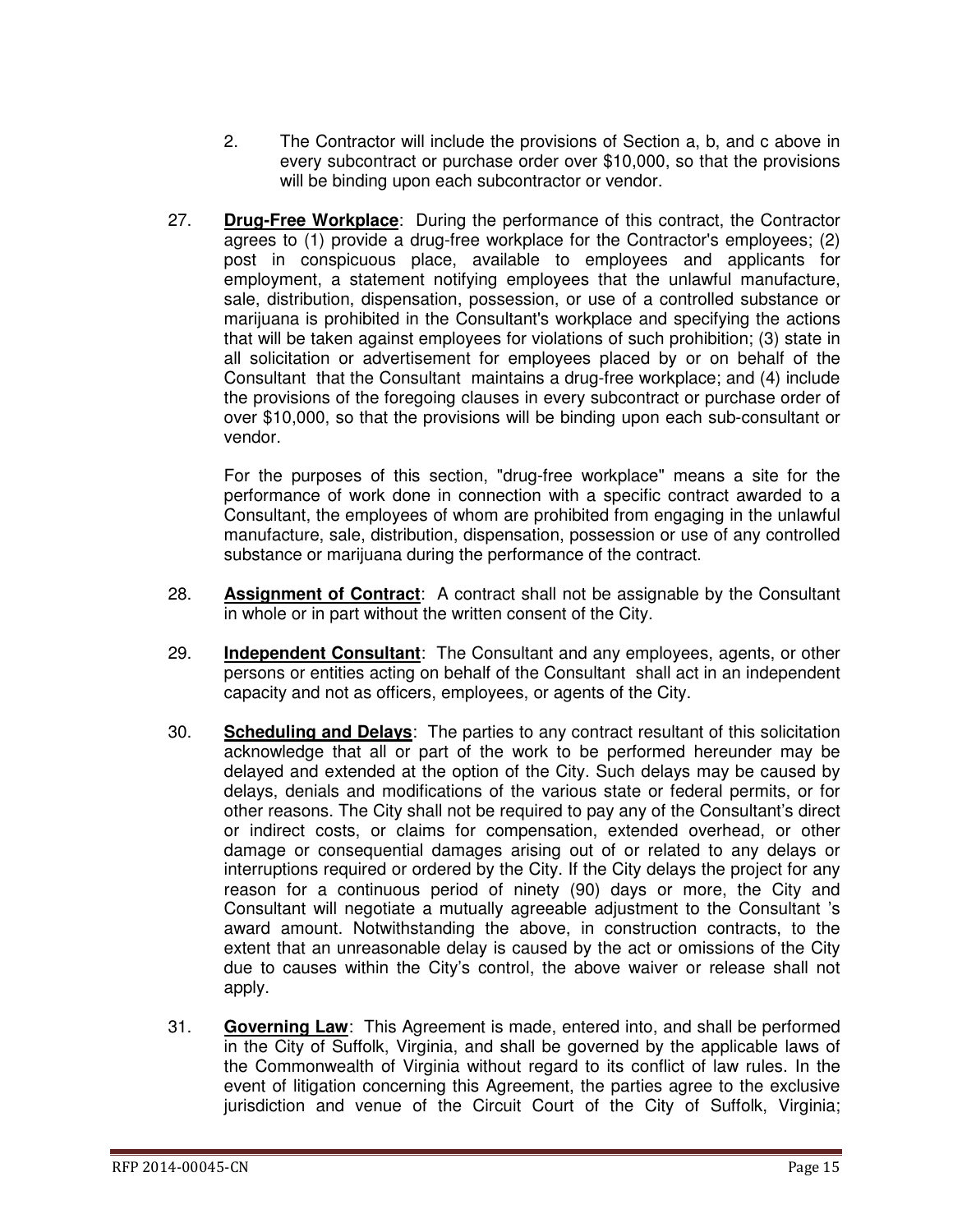however, in the event that the federal court has jurisdiction over the matter, then the parties agree to the exclusive jurisdiction and venue of the U.S. District Court for the Eastern District of Virginia, Norfolk Division.

The Consultant shall not cause a delay in services because of the pending or during litigation proceedings, except with the express, written consent of the City or written instruction/order from the Court.

- 32. **Severability**: If any provision of a contract resulting from this solicitation, or the application thereof to any person or circumstances shall to any extent be invalid or unenforceable, the remainder of this contract, or the application of such provision to persons or circumstances other than those which it is invalid or unenforceable, shall not be affected hereby, and each provision of this contract shall be valid and enforced to the full extent permitted by law.
- 33. **Termination for Convenience**: The City may at any time, and for any reason, terminate this Contract by written notice to Consultant specifying the termination date, which shall be not less than thirty (30) days from the date such notice is mailed.

Notice shall be given to Consultant by certified mail/return receipt requested at the address set forth in Consultant's Proposal or as provided in this Contract. In the event of such termination, Consultant shall be paid such amount as shall compensate Consultant for the work satisfactorily completed, and accepted by the City, at the time of termination. If the City terminates this Contract, Consultant shall withdraw its personnel and equipment, cease performance of any further work under this Contract, and turn over to the City any work completed or in process for which payment has been made.

34. **Termination for Cause**: In the event that Consultant shall for any reason or through any cause be in default of the terms of this Contract, the City may give Consultant written notice of such default by certified mail/return receipt requested at the address set forth in Consultant 's Proposal/ or as provided in this Contract.

Unless otherwise provided, Consultant shall have ten (10) days from the date such notice is mailed in which to cure the default. Upon failure of Consultant to cure the default, the City may immediately cancel and terminate this Contract as of the mailing date of the default notice.

Upon termination, Consultant shall withdraw its personnel and equipment, cease performance of any further work under the Contract, and turn over to the City any work in process for which payment has been made. In the event of violations of law, safety or health standards and regulations, this Contract may be immediately cancelled and terminated by the City and provisions herein with respect to opportunity to cure default shall not be applicable.

35. **Contact Prohibition**: Direct contact with City departments other than Purchasing, on the subject of this proposal is expressly forbidden except with the foreknowledge and permission of the Contract Officer. Violation may result in a determination that your firm is ineligible for an award.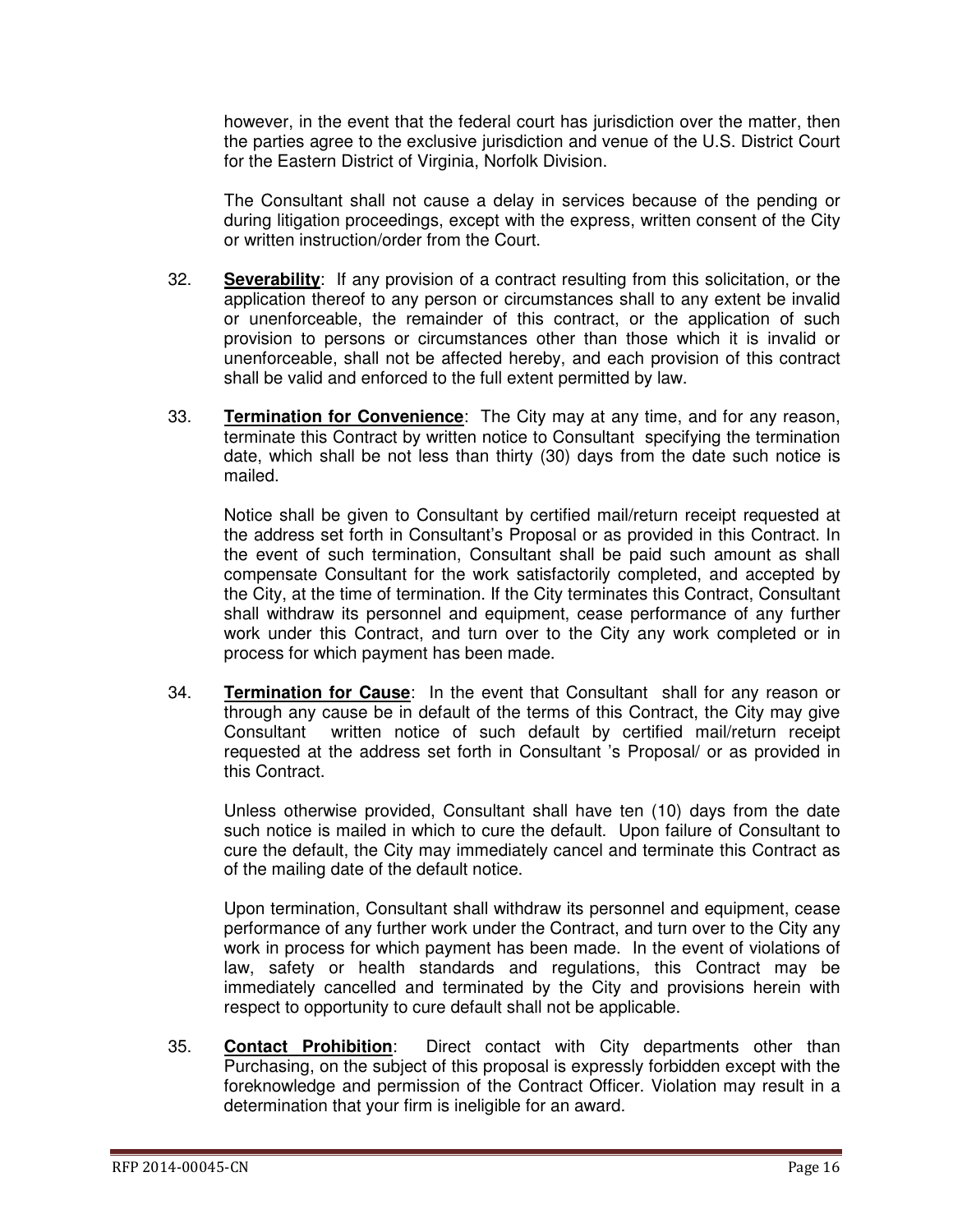All questions shall be in writing to the Contract Officer shown on the title page of the proposal. The respondents to this RFP shall not contact, either directly or indirectly, any other employee or agent of the City regarding this RFP. This prohibition shall also extend to the Suffolk City Council and locally elected officials. Any such unauthorized contact may disqualify the offeror from this procurement.

- 36. **Additional Conditions**: The Conditions and Instructions in this solicitation are intended to apply to the resulting contract and shall supersede any conflicting terms offered. Any additional conditions a offeror intends be considered must be submitted with the proposal and noted as an exception. Such exceptions may result in a finding that the submittal is 'non-responsive' to the proposal, negating possibility of an award to that offeror. Contractual documents submitted by the successful firm after an award will not be accepted.
- 37. **Consultant Failure to Perform**: Failure of the Consultant to perform the contract by reason of the City's non-acceptance of additional conditions submitted after the award shall result in termination of the contract by the City, and may result in debarment of the Consultant for a period of up to three (3) years. Termination and /or debarment of the Consultant shall not constitute a waiver by the City of any other rights or remedies available to the City by law or contract.
- 38. **Conflict**: In the event of a conflict between the contract documents, including these Conditions and Instructions, the contract documents shall control.
- 39. **Records and Inspection**: The Consultant shall maintain full and accurate records with respect to all matters covered under this contract, including, without limitation, accounting records, written policies, procedures, time records, telephone records, and any other supporting evidence used to memorialize, reflect, and substantiate charges or fees related to this contract. The Consultant's records shall be open to inspection and subject to audit and/or reproduction, during normal working hours, by the City and its employees, agents or authorized representatives after giving at least three (3) days notice to the Consultant by the City. The City shall have access to such records from the effective date of this contract, for the duration of the contract, and for five (5) years after the date of final payment by the City to the Consultant pursuant to this contract or any renewal or extension of this contract. The City's employees, agents or authorized representatives shall have access to the Consultant's facilities, shall have access to all necessary records and shall be provided adequate and appropriate work space, in order to conduct audits.
- 40. **Rights and Remedies Not Waived**: In no event shall the making by the City of any payment to the Consultant , or the waiver by the City of any provision under this contract including any obligation of the Consultant , constitute or be construed as a waiver by the City of any other provision, obligation, breach of covenant, or any default which may exist under this contract on the part of the Consultant , and the making of any such payment by the City while any such breach or default exists shall not impair or prejudice any right or remedies available to the City.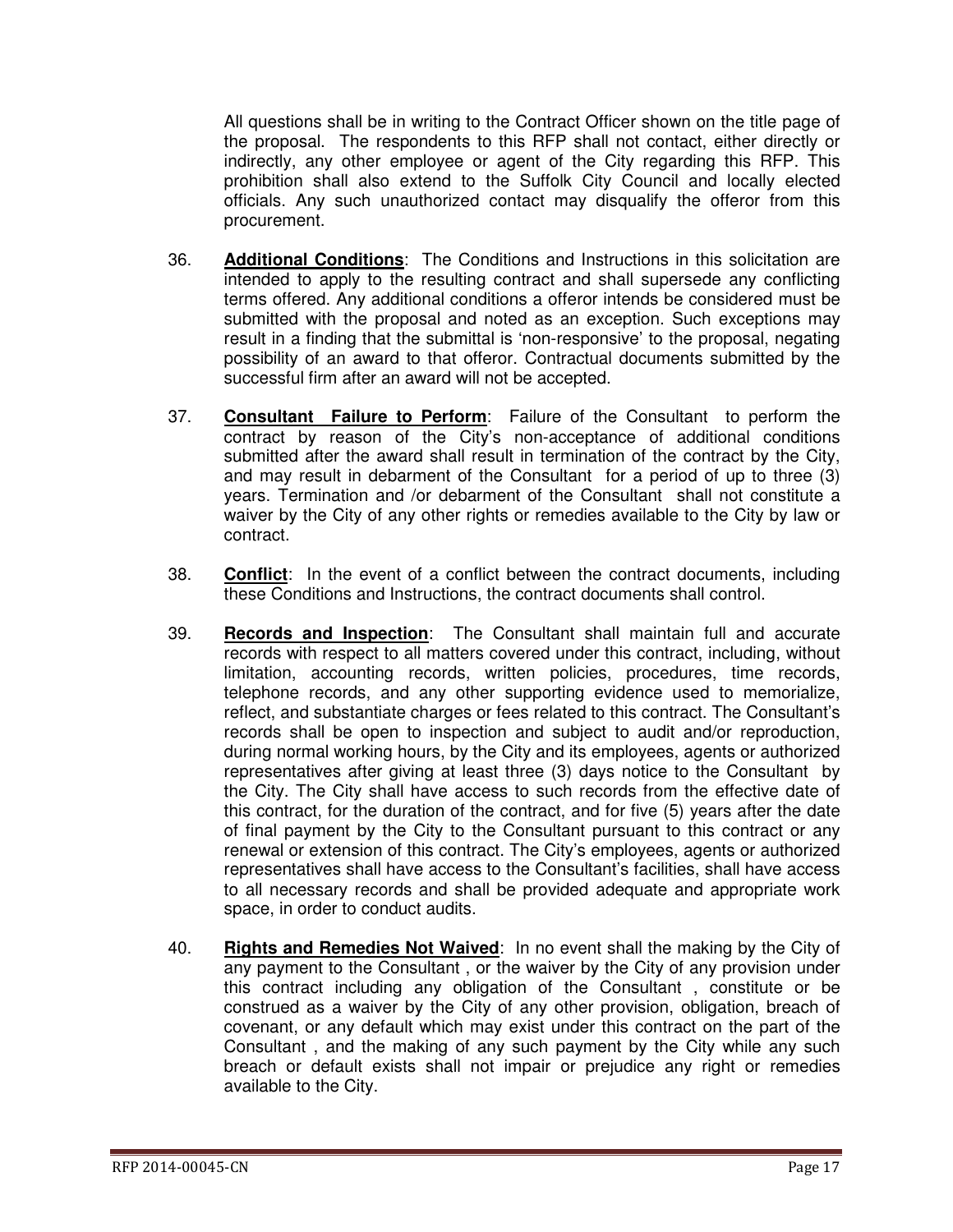- 41. **Entire Agreement**: An resultant contract and any additional or supplementary documents incorporated herein by reference contain all the terms and conditions agreed upon by the parties hereto, and no other agreements, oral or otherwise, regarding the subject matter of this contract or any part thereof shall have any validity or bind any of the parties hereto. The contract shall not be modified, altered, changed or amended unless in writing and signed by the parties hereto.
- 42. **Conflicts of Interests**: Consultant shall not accept or receive commissions or other payments from third parties for soliciting, negotiating, procuring, or effecting insurance on behalf of the City. The City may not procure supplies, equipment, materials or other goods from a consultant on the same project.
- 43. **Responsibility of Consultant** : The Consultant shall, without additional costs or fee to the City, correct or revise any errors or deficiencies in his performance. Neither the City's review, approval or acceptance of, nor payment for any of the services required under this Agreement shall be deemed a waiver of rights by the City, and the Consultant shall remain liable to the City for all costs which are incurred by the City as a result of the Consultant's negligent performance of any of the services furnished under this Agreement.
- 44. **Changes and Additions**: It shall be the responsibility of the Consultant to notify the City, in writing, of any necessary modifications or additions in the Scope of this Agreement. Compensation for changes or additions in the Scope of this Agreement will be negotiated and approved by the City, in writing.

It is understood and agreed to by both the City and the Consultant that such modifications or additions to this Agreement shall be made only by the full execution of the City's standard Agreement change order form. Furthermore, it is understood and agreed by both parties that any work done by the Consultant on such modification or addition to this Agreement prior to the City's execution of its standard Agreement change order form shall be at the total risk of the Consultant and said work may not be compensated by the City.

- 45. **Exemption from Taxes**: The City is exempt from State Sales Tax and Federal Excise Tax. Tax Exemption Certificate indicating the City's tax exempt status will be furnished by the City of Suffolk upon request.
- 46. **Debarment Status**: By submitting a proposal, offerors certify that they are not currently debarred by the Commonwealth of Virginia from submitting proposals or proposals on contracts for the type of goods and/or services covered by this solicitation, nor are they an agent of any person or entity that is currently so debarred.
- 47. **Safety**: All Consultant s and sub-consultant s performing services for the City are required and shall comply with all Occupational Safety and Health Administration (OSHA), State and City Safety and Occupational Health Standards and any other applicable rules and regulations. Also all Consultants and sub-consultants shall be held responsible for the safety of their employees and any unsafe acts or conditions that may cause injury or damage to any persons or property within and around the work site area under this contract.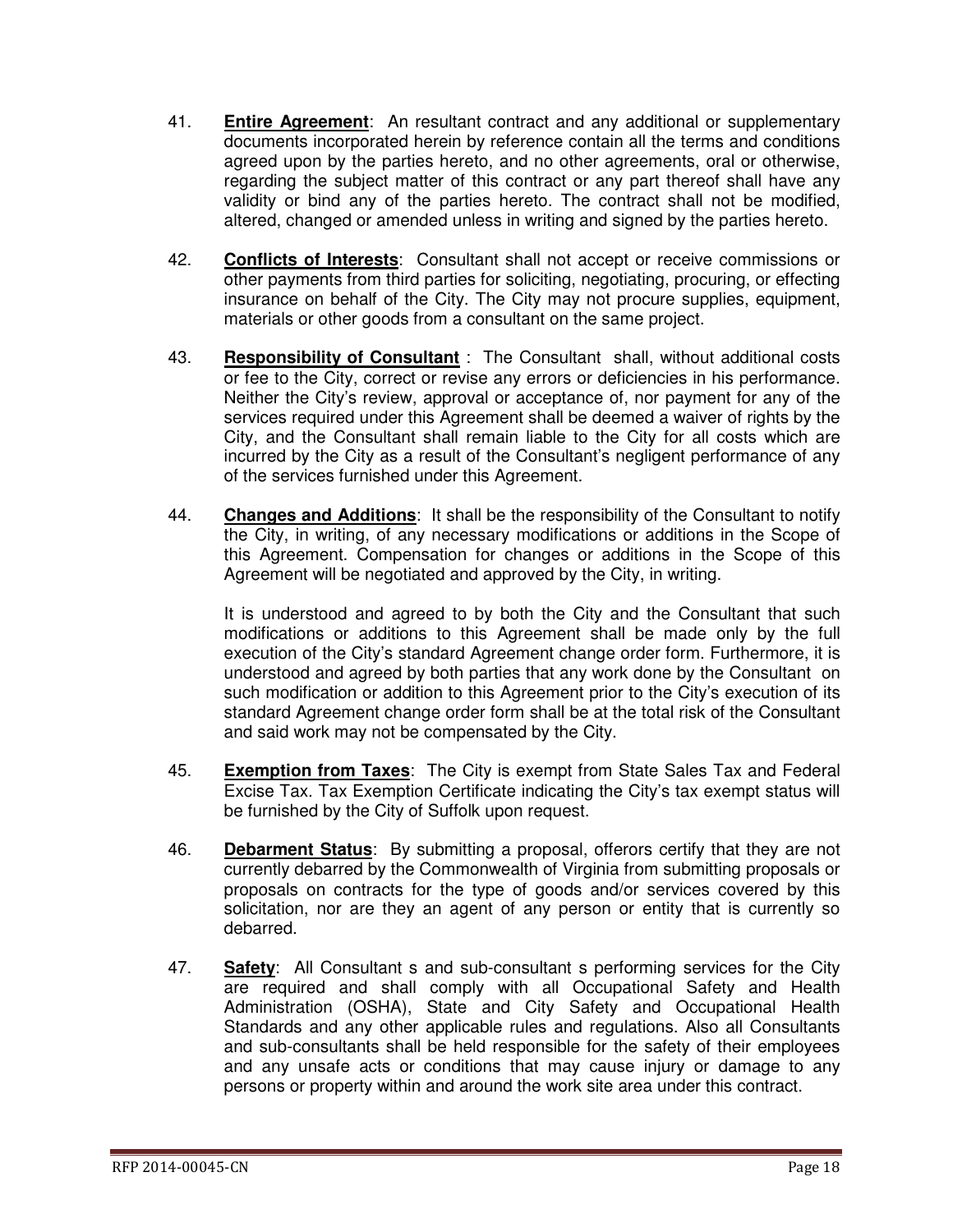- 48. **License Requirement**: All firms doing business in the City of Suffolk are required to be licensed in accordance with the City of Suffolk business license ordinance. Wholesale and retail merchants without a business location in the City of Suffolk are exempt from this requirement. Any questions concerning business licenses should be directed to the Commissioner of the Revenue's Office, telephone (757) 514-4260.
- 49. **Consultant's Form**: In cases where the City may accept the Consultant's form agreement, whereas certain standard clauses that may appear in the Consultant's form agreement cannot be accepted by the City, and in consideration of the convenience of using that form, and this form, without the necessity of negotiating a separate contract document, the parties hereto specifically agree that, notwithstanding any provisions appearing in the attached Consultant 's form contract, the City's contract addendum shall prevail over the terms of the Consultant 's agreement in the event of a conflict.
- 50. **Offeror's Qualifications**: Only proposals from established Consultant s for work similar in scope to work herein shall be considered; the City reserves the right to request specific reference information prior to award. Offeror shall demonstrate that they have adequate and appropriate manpower, tools and equipment to respond and perform in accordance with the provisions herein.

The City may, at its option, disqualify an offeror and reject his proposal for cause. Reasons deemed to be sufficient for this action shall include, but not be limited to, the following:

- Evidence of collusion among offeror.
- Receipt of more than one proposal on any project from an individual, or from a corporation. This restriction does not apply to sub-consultants
- Default on any previous contract.
- For unreasonable failure to complete a previous contract within the specified time or for being in arrears on an existing contract without reasonable cause for being in arrears.
- Inability to perform as revealed by an investigation of the Proposal holder's financial statement, experience and/or plant and equipment.
- Consultant does not meet project-specific requirements, as identified in the Contract Documents
- 51. **Pricing to be F.O.B. Destination Freight Allowed**: Pricing shall be F.O.B. destination-freight included for all competitive proposals. F.O.B. Destination-Freight Included shall include all shipping costs to the City location(s) at the unit cost. No additional shipping charges shall be allowed.
- 52. **Contract Quantities**: The quantities specified in the Request for Proposals are estimates only unless otherwise clearly noted, and are given for the information of offeror and for the purpose of proposal evaluation. They do not indicate the actual quantity that will be required, since such volume will depend upon requirements that may develop during the contract period. Quantities shown shall not be construed to represent any amount which the City shall be obligated to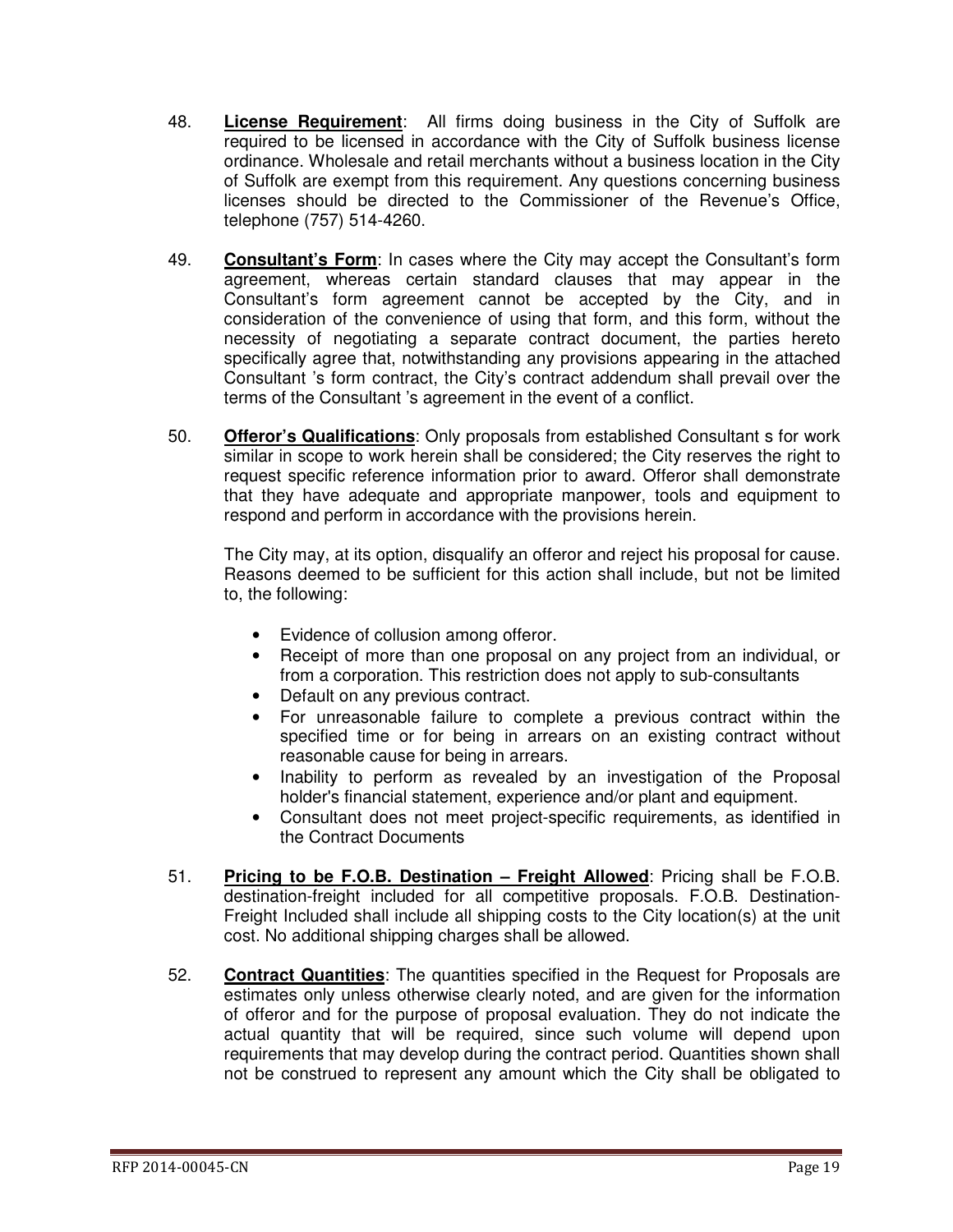purchase under the contract, or relieve the Consultant of his obligation to fill all orders placed by the City, except as clearly noted.

53. **Competition Intended**: It is the City's intent that the Request for Proposals (RFP) permits competition. It shall be the offeror's responsibility to advise the Buyer in writing if any language requirement, specification, etc., or any combination thereof, inadvertently restricts or limits the requirements stated in this RFP to a single source. Such notification must be received by the Contract Officer prior to the date set for proposals to close.

#### 54. **Insurance**

The successful offeror shall procure, maintain, and provide proof of, insurance coverage's for injuries to persons and/or property damage as may arise from or in conjunction with, the work performed on behalf of the City by the offeror, his agents, representatives, employees or sub-consultant s. Proof of coverage as contained herein shall consist of all policies, endorsements, declaration pages and certificates of insurance and shall be submitted fifteen (15) days prior to the commencement of work, and such coverage shall be maintained by the offeror for the duration of the contract period; for occurrence policies. Claims made policies must be in force or that coverage purchased for three (3) years after delivery date.

a. General Liability

 Coverage shall be as broad as: Comprehensive General Liability endorsed to include Broad Form, Commercial General Liability form including Products/Completed Operations.

- 1. Minimum Limits
	- General Liability:

\$1,000,000 General Aggregate Limit

- \$1,000,000 Products & Completed Operations
- \$1,000,000 Personal and Advertising Injury
- \$1,000,000 Each Occurrence Limit
- \$1,000,000 Fire Damage Limit
- \$ 500,000 Medical Expense Limit
- b. Workers' Compensation Limits as required by the Workers' Compensation Act of Virginia. Employers Liability, \$1,000,000.
- c. Umbrella/Excess Liability \$1,000,000 umbrella/excess liability coverage
- d. Professional Liability
	- 1. The successful offeror shall provide the City with an Errors and Omissions Liability Policy (E&O Policy). The policy shall cover the City for all sources of liability which would be covered by the latest edition of the standard Errors and Omissions Liability Coverage Form, as filed for use in the Commonwealth of Virginia by the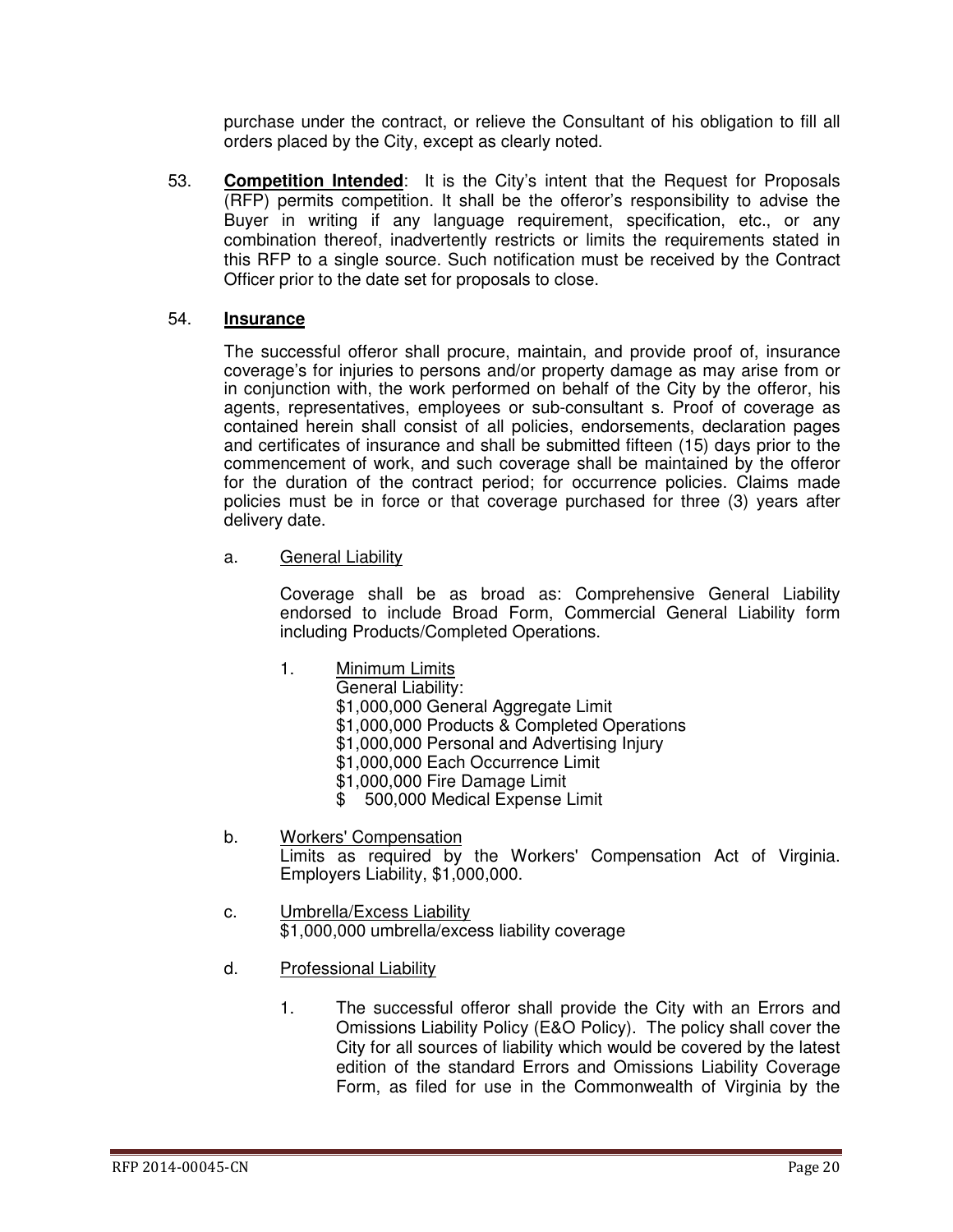Insurance Services Office, without the attachment of restrictive endorsements.

- 2. The City policy shall be endorsed to include the City's officials, officers, agents and employees as insured. The E&O Policy shall include the successful offeror and the offeror's subcontractors of every tier as the offeror designated in the declarations.
- 3. The minimum E&O Policy limits to be provided by the successful offeror (inclusive of any amounts provided by an umbrella or excess policy) shall be \$1,000,000 per occurrence combined single limit for bodily injury liability and property damage liability. The limits afforded by the E&O Policy (or umbrella or excess policy with respect to it) shall apply only to the City and City's officials, officers, agents and employees and only to claims arising out of or in connection with the work under this contract.
- 4. Notice of Cancellation and/or Restriction The policy must be specifically endorsed to provide the City with forty-five (45) days' notice of cancellation, non-renewal, change in coverage, and/or restriction.
- e. Coverage Provisions
	- 1. All deductibles or self-insured retention shall appear on the declaration pages, endorsements, and/or policies provided.
	- 2. The City of Suffolk, its' officers/officials, employees, agents and volunteers shall be added as "additional insured" as their interests may appear. A copy of all endorsements, declaration pages, and policies that address additional insured shall be provided. This provision does not apply to Professional Liability or Workers' Compensation/Employers' Liability.
	- 3. The offeror's insurance shall be primary over any applicable insurance or self-insurance maintained by the City.
	- 4. Shall provide thirty (30) days written notice to the City before any cancellation, suspension, or void of coverage in whole or part, where such provision is reasonable.
	- 5. All coverage for sub-consultant s of the offeror shall be subject to all of the requirements stated herein.
	- 6. All deductibles or self-insured retention shall appear on the declaration page(s), endorsement(s), and/or policies and shall be subject to approval by the City. At the option of the City, either; the insurer shall reduce or eliminate such deductible or self-insured retention; or the offeror shall be required to procure a bond guaranteeing payment of losses and related claims expenses.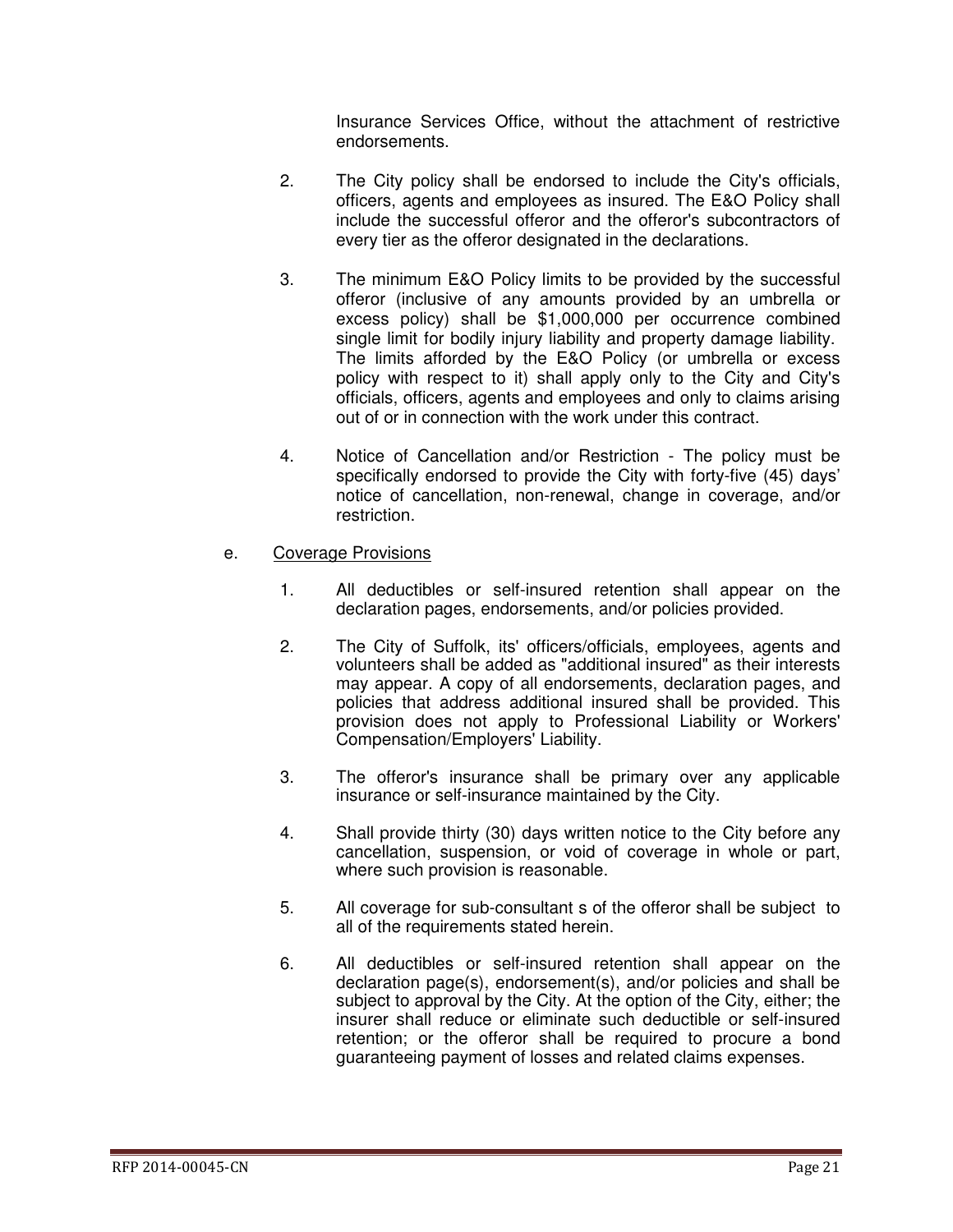- 7. Failure to comply with any reporting provisions of the policy(s) shall not affect coverage provided the City, its' officers/officials, agents, employees and volunteers.
- 8. The insurer shall agree to waive all rights of subrogation against the City, its' officers/officials, agents, employees or volunteers for any act, omission or condition of premises which the parties may be held liable by reason of negligence.
- 9. The offeror shall furnish the City with all certificates of insurance, endorsements, declaration pages, and policies affecting coverage. All documents are to be signed by a person authorized by the insurance company(s) to bind coverage on its' behalf, if executed by a broker, notarized copy of authorization to bind, or certify coverage must be attached.
- 10. All insurance shall be placed with insurers maintaining an A.M. Best rating of no less than an A:VII. If A.M. Best rating is less than A:VII, approval must be received from City's Risk Officer.

All coverage designated herein shall be as broad as the Insurance Services Office (ISO) forms filed for use with the Commonwealth of Virginia.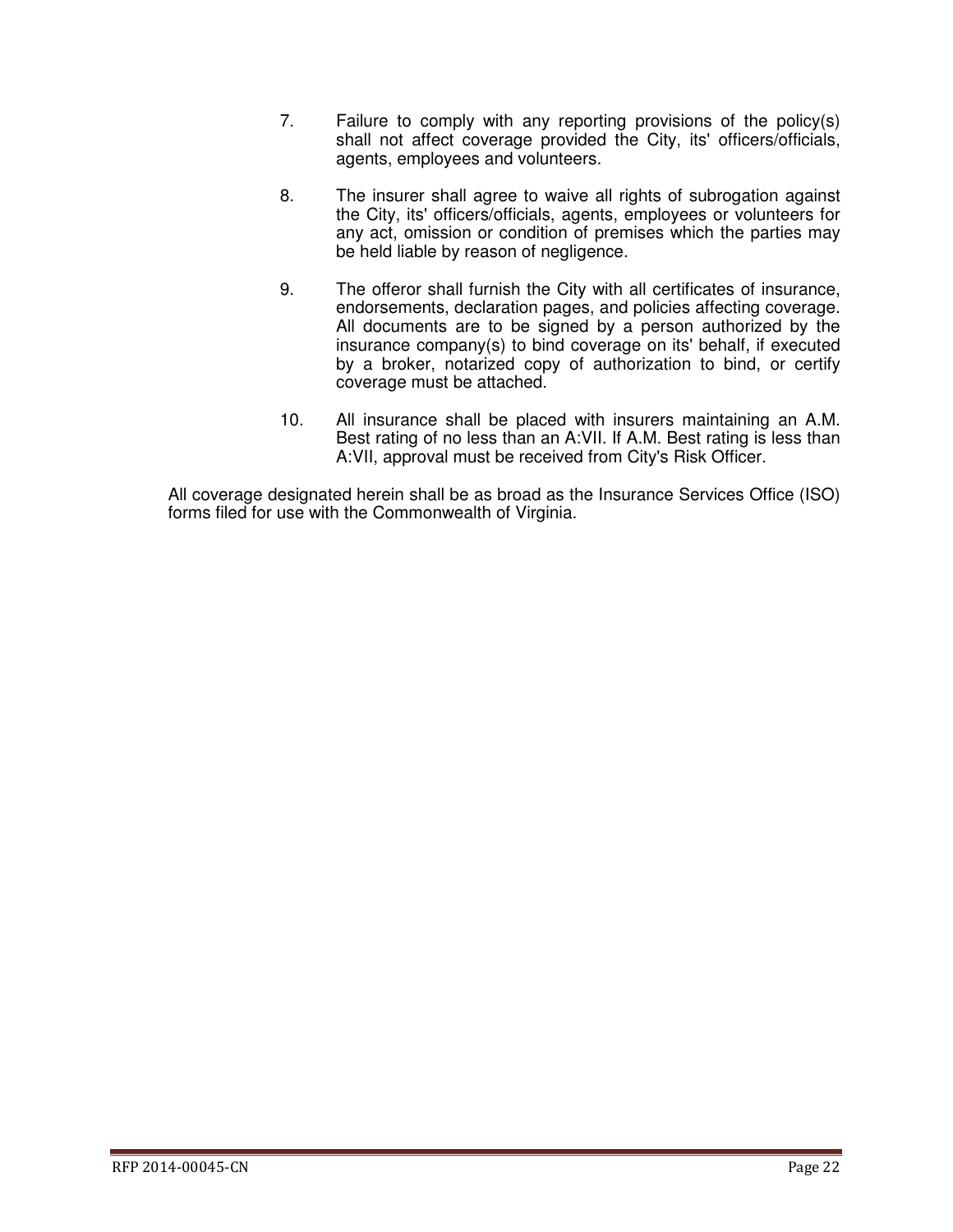## **SIGNATURE SHEET**

#### (Submit with Proposal)

My signature certifies that the proposal as submitted complies with all Terms and Conditions as set forth.

My signature also certifies that the accompanying proposal is not the result of, or affected by, any unlawful act of collusion with another person or company engaged in the same line of business or commerce, or any act of fraud punishable under Title 18.2, Chapter 12, Article 1.1 of the Code of Virginia, 1950, as amended. Furthermore, I understand that fraud and unlawful collusion are crimes under the Virginia Governmental Frauds Act, the Virginia Government Bid Rigging Act, and Virginia Antitrust Act, and Federal Law, and can result in fines, prison sentences, and civil damage awards.

My signature also certifies that this firm has no business or personal relationships with any other companies or persons that could be considered as a conflict of interest or potential conflict of interest to the City of Suffolk and that there are no principals, officers, agents, employees, or representatives of this firm that have any business or personal relationships with any other companies or persons that could be considered as a conflict of interest or a potential conflict of interest to the City of Suffolk, pertaining to any and all work or services to be performed as a result of this request and any resulting contract with the City of Suffolk.

I hereby certify that I am authorized to sign as a Representative for the Firm:

| <b>Complete Legal Name of Firm:</b> |                    |  |         |  |  |  |
|-------------------------------------|--------------------|--|---------|--|--|--|
|                                     |                    |  |         |  |  |  |
| Federal ID No.: Federal ID No.:     | Telephone No.      |  | Fax No. |  |  |  |
|                                     | Name (type/print): |  |         |  |  |  |
| Signature:                          |                    |  |         |  |  |  |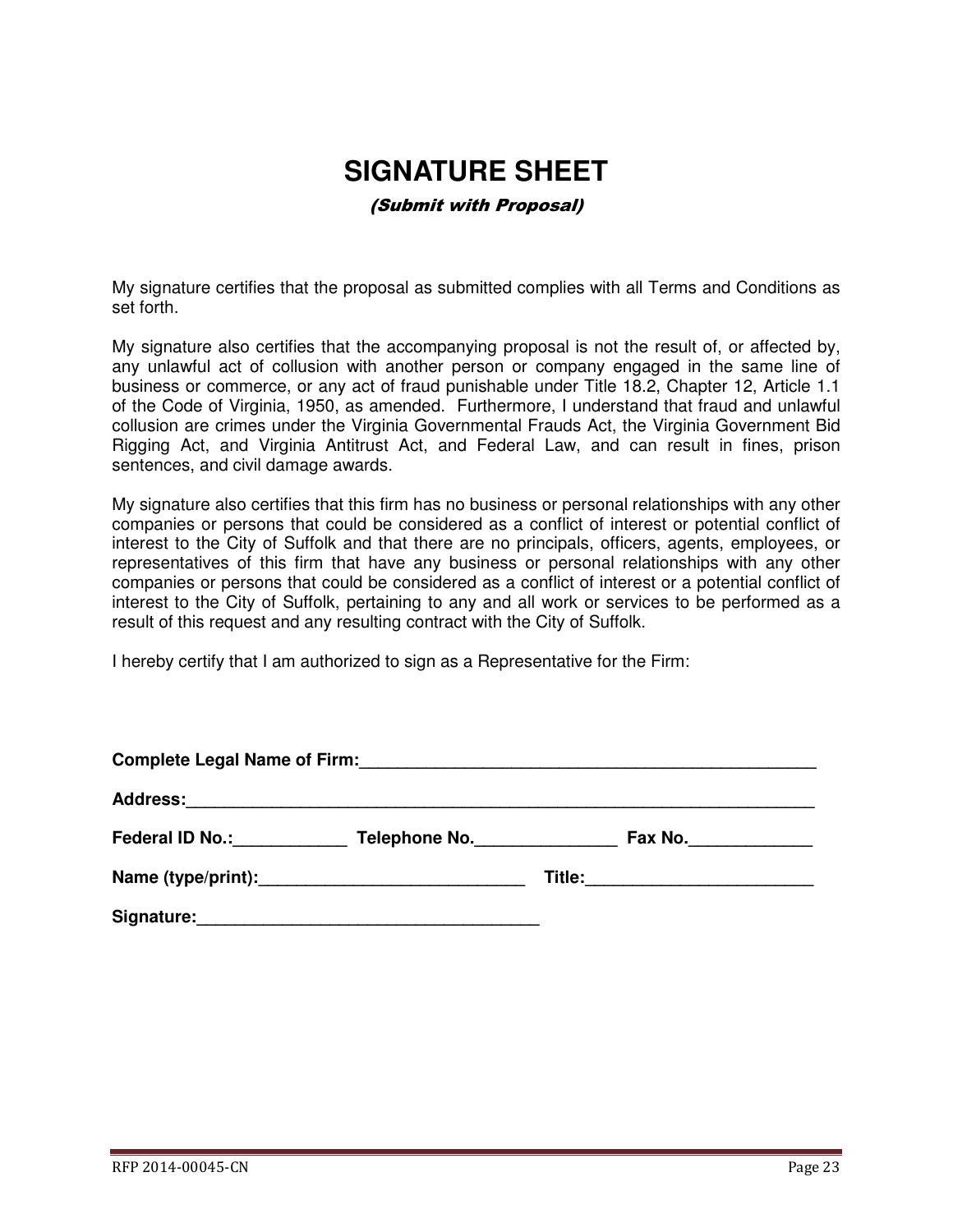## **PROPRIETARY/CONFIDENTIAL INFORMATION IDENTIFICATION**

## **RFP #2014-00045-CN**

Name of Firm/Offeror:

Trade secrets or proprietary information submitted by an offeror shall not be subject to public disclosure under the Virginia Freedom of Information Act; however, the offeror must invoke the protections of §2.2-4342F of the Code of Virginia, in writing, either before or at the time the data or other material is submitted. The written notice must specifically identify the data or materials to be protected, including the section of the proposal in which it is contained, as well as the page number(s), and state the reasons why protection is necessary. The proprietary or trade secret material submitted must be identified by some distinct method such as highlighting or underlining and must indicate only the specific words, figures, or paragraphs that constitute a trade secret or proprietary information. In addition, a summary of proprietary information provided shall be submitted on this form. he designation of an entire proposal document, line item prices, and/or total proposal prices as proprietary or trade secrets is not acceptable. If, after being given reasonable time, the offeror refuses to withdraw such a classification designation, the proposal will be rejected.

| SECTION/TITLE | PAGE      | REASON(S) FOR WITHHOLDING FROM<br>DISCLOSURE |
|---------------|-----------|----------------------------------------------|
|               | NUMBER(S) |                                              |
|               |           |                                              |
|               |           |                                              |
|               |           |                                              |
|               |           |                                              |
|               |           |                                              |
|               |           |                                              |
|               |           |                                              |
|               |           |                                              |
|               |           |                                              |
|               |           |                                              |
|               |           |                                              |
|               |           |                                              |
|               |           |                                              |
|               |           |                                              |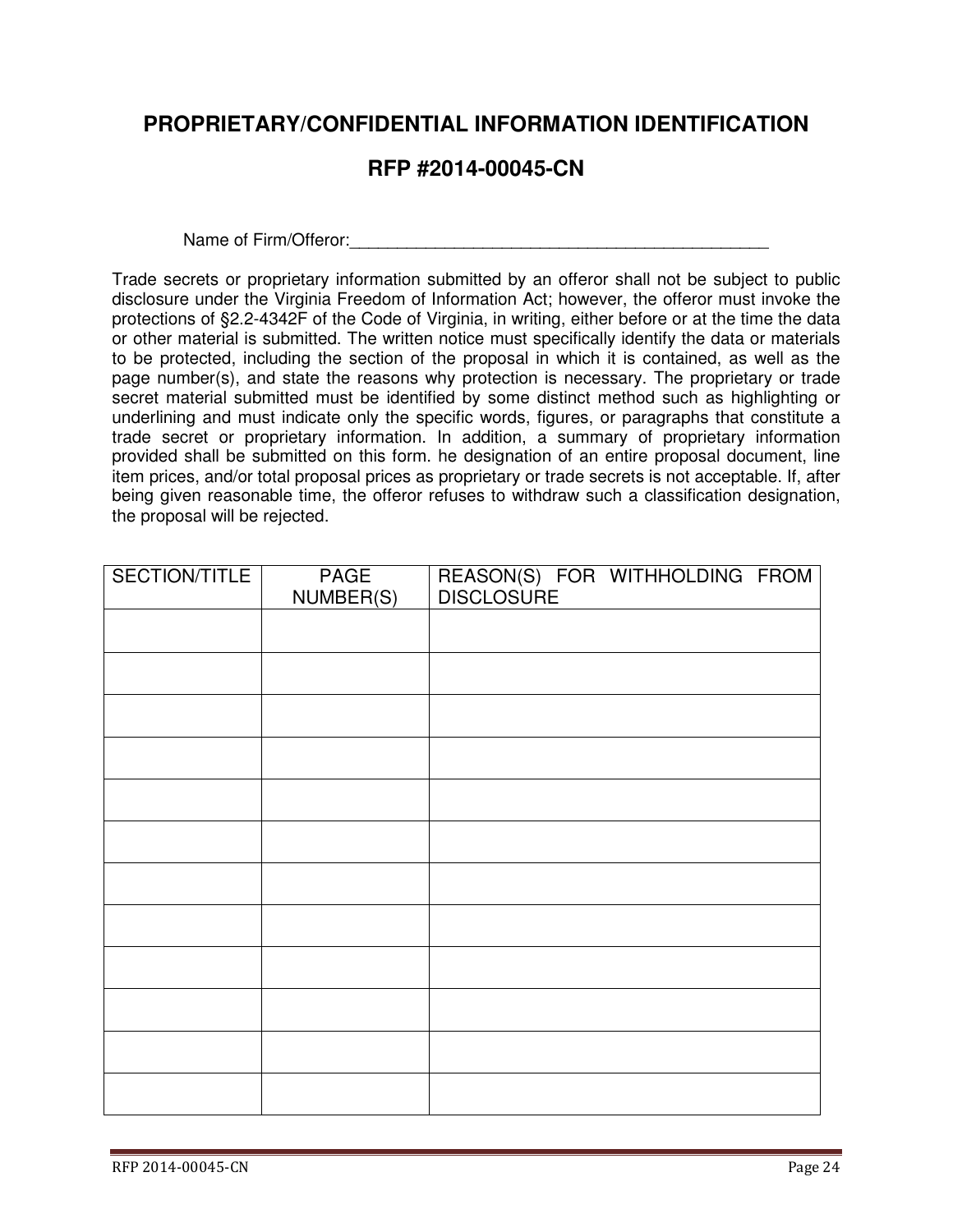## **EXCEPTIONS TO RFP** (RFP #2014-00045-CN)

Unless stated in this portion of the proposal, all offerors will be considered to have accepted all the terms of the Request for Proposal (RFP), including requirements or those using the word shall, must, or required, and any amendments as issued, without exception.

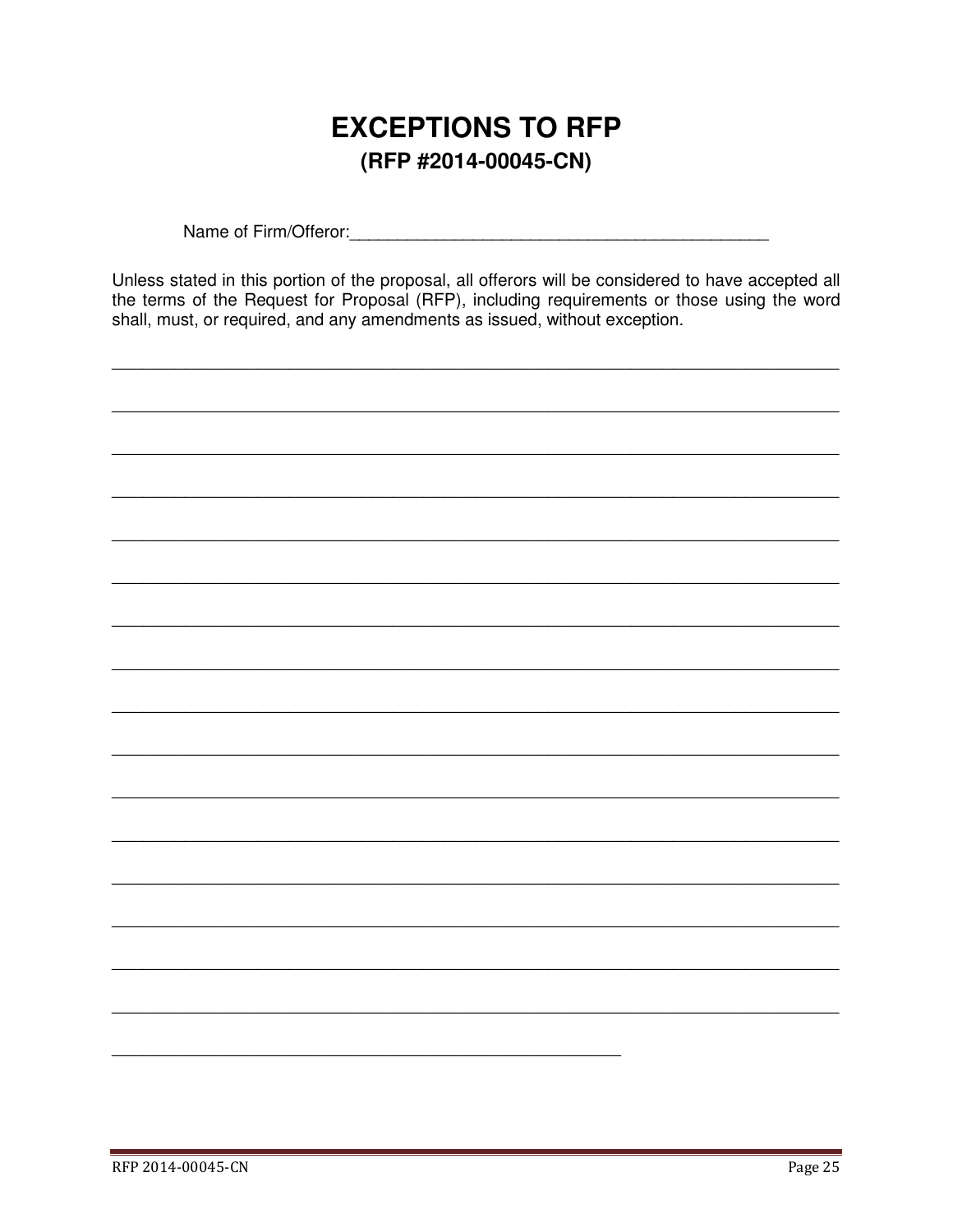#### **ANTICOLLUSION/NONDISCRIMINATION/DRUG FREE WORKPLACE CLAUSES**

#### **ANTICOLLUSION CLAUSE:**

IN THE PREPARATION AND SUBMISSION OF THIS BID, SAID BIDDER DID NOT EITHER DIRECTLY OR INDIRECTLY ENTER INTO ANY COMBINATION OR ARRANGEMENT WITH ANY PERSON, FIRM OR CORPORATION, OR ENTER INTO ANY AGREEMENT, PARTICIPATE IN ANY COLLUSION, OR OTHERWISE TAKE ANY ACTION IN THE RESTRAINT OF FREE, COMPETITIVE BIDDING IN VIOLATION OF THE SHERMAN ACT (15 U.S.C. SECTION 1), SECTIONS 59.1-9.1 THROUGH 59.1- 9.17 OR SECTIONS 59.1-68.6 THROUGH 59.1-68.8 OF THE CODE OF VIRGINIA.

THE UNDERSIGNED BIDDER HEREBY CERTIFIES THAT THIS AGREEMENT, OR ANY CLAIMS RESULTING THEREFROM, IS NOT THE RESULT OF, OR AFFECTED BY, ANY ACT OF COLLUSION WITH, OR ANY ACT OF, ANOTHER PERSON OR PERSONS, FIRM OR CORPORATION ENGAGED IN THE SAME LINE OF BUSINESS OR COMMERCE; AND, THAT NO PERSON ACTING FOR, OR EMPLOYED BY, THE CITY OF SUFFOLK HAS AN INTEREST IN, OR IS CONCERNED WITH, THIS BID; AND, THAT NO PERSON OR PERSONS, FIRM OR CORPORATION OTHER THAN THE UNDERSIGNED, HAVE, OR ARE, INTERESTED IN THIS BID.

#### **DRUG-FREE WORKPLACE:**

DURING THE PERFORMANCE OF THIS CONTRACT, THE CONTRACTOR AGREES TO (I) PROVIDE A DRUG-FREE WORKPLACE FOR THE CONTRACTOR'S EMPLOYEES; (II) POST IN CONSPICUOUS PLACES, AVAILABLE TO EMPLOYEES AND APPLICANTS FOR EMPLOYMENT, A STATEMENT NOTIFYING EMPLOYEES THAT THE UNLAWFUL MANUFACTURE, SALE, DISTRIBUTION, DISPENSATION, POSSESSION, OR USE OF A CONTROLLED SUBSTANCE OR MARIJUANA IS PROHIBITED IN THE CONTRACTOR'S WORKPLACE AND SPECIFYING THE ACTIONS THAT WILL BE TAKEN AGAINST EMPLOYEES FOR VIOLATIONS OF SUCH PROHIBITION; (III) STATE IN ALL SOLICITATIONS OR ADVERTISEMENTS FOR EMPLOYEES PLACED BY OR ON BEHALF OF THE CONTRACTOR THAT THE CONTRACTOR MAINTAINS A DRUG-FREE WORKPLACE; AND (IV) INCLUDE THE PROVISIONS OF THE FOREGOING SECTIONS I, II, AND III IN EVERY SUBCONTRACT OR PURCHASE ORDER OF OVER \$10,000, SO THAT THE PROVISIONS WILL BE BINDING UPON EACH SUBCONTRACTOR OR VENDOR.

FOR THE PURPOSE OF THIS SECTION, "DRUG-FREE WORKPLACE" MEANS A SITE FOR THE PERFORMANCE OR WORK DONE IN CONNECTION WITH A SPECIFIC CONTRACT AWARDED TO A CONTRACTOR IN ACCORDANCE WITH THIS CHAPTER, THE EMPLOYEES OF WHOM ARE PROHIBITED FROM ENGAGING IN THE UNLAWFUL MANUFACTURE, SALE, DISTRIBUTION, DISPENSATION, POSSESSION OR USE OF ANY CONTROLLED SUBSTANCE OR MARIJUANA DURING THE PERFORMANCE OF THE CONTRACT.

#### **NONDISCRIMINATION CLAUSE:**

- 1. EMPLOYMENT DISCRIMINATION BY BIDDER SHALL BE PROHIBITED.<br>2. DURING THE PERFORMANCE OF THIS CONTRACT. THE SUCCESSEL
	- 2. DURING THE PERFORMANCE OF THIS CONTRACT, THE SUCCESSFUL BIDDER SHALL AGREE AS FOLLOWS:
		- A. THE BIDDER, WILL NOT DISCRIMINATE AGAINST ANY EMPLOYEE OR APPLICANT FOR EMPLOYMENT BECAUSE OF RACE, RELIGION, COLOR, SEX, NATIONAL ORIGIN, AGE, DISABILITY, OR ANY OTHER BASIS PROHIBITED BY STATE LAW RELATING TO DISCRIMINATION IN EMPLOYMENT, EXCEPT WHERE THERE IS A BONA FIDE OCCUPATIONAL QUALIFICATION/CONSIDERATION REASONABLY NECESSARY TO THE NORMAL OPERATION OF THE BIDDER. THE BIDDER AGREES TO POST IN CONSPICUOUS PLACES, AVAILABLE TO EMPLOYEES AND APPLICANTS FOR EMPLOYMENT, NOTICES SETTING FORTH THE PROVISIONS OF THIS NONDISCRIMINATION CLAUSE.
		- B. THE BIDDER, IN ALL SOLICITATIONS OR ADVERTISEMENTS FOR EMPLOYEES PLACED ON BEHALF OF THE BIDDER, WILL STATE THAT SUCH BIDDER IS AN EQUAL OPPORTUNITY EMPLOYER.
		- **C.** NOTICES, ADVERTISEMENTS, AND SOLICITATIONS PLACED IN ACCORDANCE WITH FEDERAL LAW, RULE OR REGULATION SHALL BE DEEMED SUFFICIENT FOR THE PURPOSE OF MEETING THE REQUIREMENTS OF THIS SECTION.
		- D. BIDDER WILL INCLUDE THE PROVISIONS OF THE FOREGOING SECTIONS A, B, AND C IN EVERY SUBCONTRACT OR PURCHASE ORDER OF OVER \$10,000, SO THAT THE PROVISIONS WILL BE BINDING UPON EACH SUBCONTRACTOR OR VENDOR.

| Name and Address of Bidder:                                                                                                         | Date:                                                                                             |  |  |
|-------------------------------------------------------------------------------------------------------------------------------------|---------------------------------------------------------------------------------------------------|--|--|
|                                                                                                                                     | By:                                                                                               |  |  |
|                                                                                                                                     | Signature In Ink                                                                                  |  |  |
|                                                                                                                                     |                                                                                                   |  |  |
|                                                                                                                                     | <b>Printed Name</b>                                                                               |  |  |
| Telephone Number: (                                                                                                                 |                                                                                                   |  |  |
| Fax Phone Number: (                                                                                                                 | Title                                                                                             |  |  |
| FIN/SSN#:                                                                                                                           |                                                                                                   |  |  |
| Is your firm a "minority" business?<br>Yes No<br>Hispanic American<br>African American<br>American Indian<br>Other; Please Explain: | If yes, please indicate the "minority" classification below:<br>Asian American<br>Eskimo<br>Aleut |  |  |
| Is your firm Woman Owned?<br>Yes<br>No                                                                                              | Is your firm a Small Business?<br>No<br>Yes                                                       |  |  |